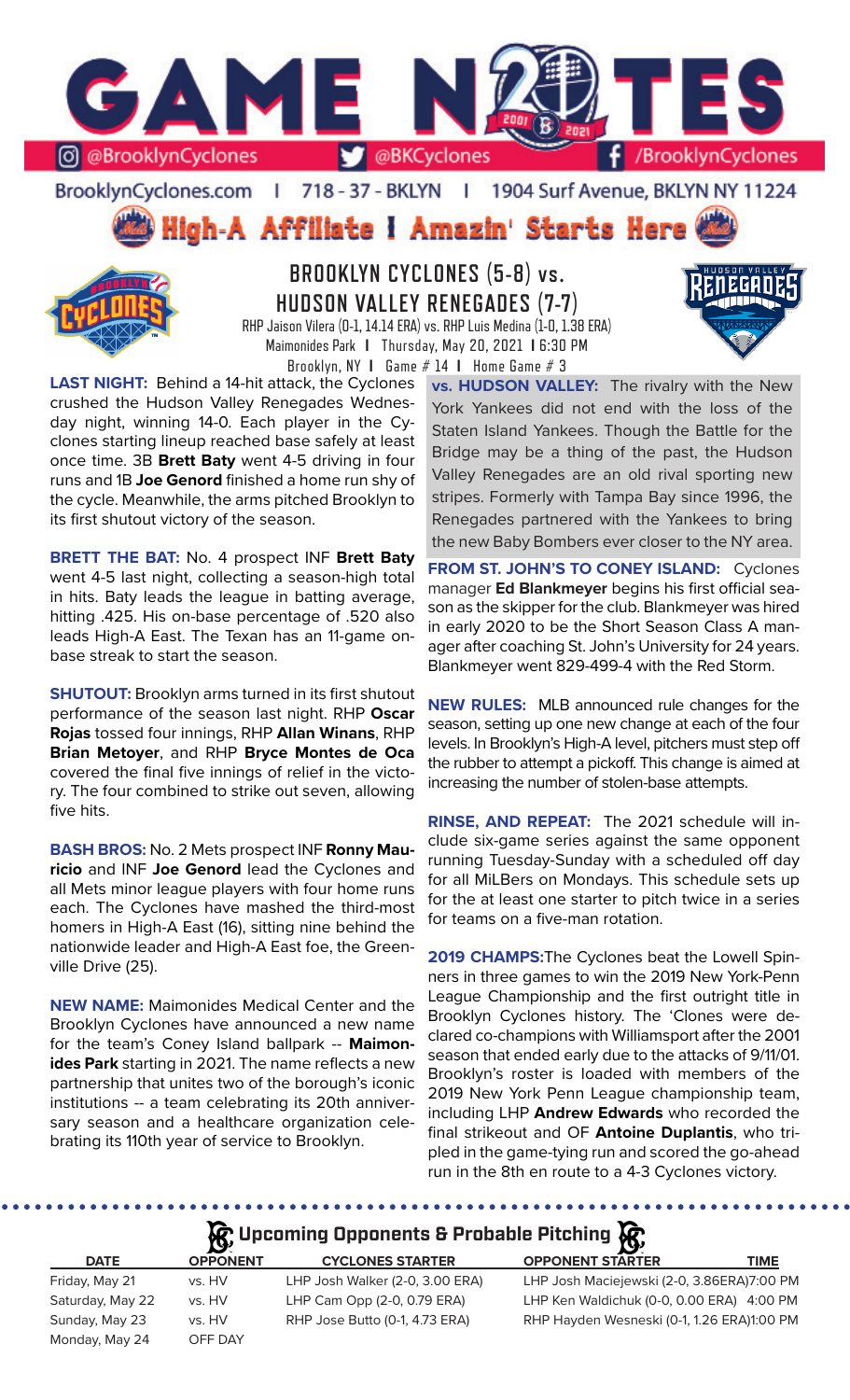| <b>MAY 20 VS HUDSON VALLEY</b> | <b>STARTING PITCHER</b>      | <b>PAGE 2</b>                                                 |            |
|--------------------------------|------------------------------|---------------------------------------------------------------|------------|
| $\mathbf{c}$                   | # 39                         | <b>JAISON VILERA</b>                                          | <b>RHP</b> |
|                                | Height: 6-0                  | Weight: 188                                                   |            |
|                                | <b>Bats: Right</b>           | <b>Throws: Right</b>                                          |            |
|                                | Date of Birth: June 19, 1997 | Age: 22                                                       |            |
|                                |                              | Hometown: Caracas, Venezuela                                  |            |
|                                |                              | How Obtained: Signed as an international free agent, 11/10/15 |            |

**LAST TIME OUT:** Vilera pitched in Saturday night's game at Greenville, taking a no-decision in Brooklyn's 8-4 loss to the Drive. Vilera was excellent up until the fourth inning when he  $\frac{part}{f}$ allowed two two-run home runs to **Tyreque Reed** and **Alan Marrero** of Greenville. Despite the home runs, he struck out seven batters in four frames. **DATE OPP DEC IP H R ER BB K HR AVG** 5/15 @GVL 4.0 4 4 4 0 7 2 .371 5/7 @ASH L 3.0 9 9 7 3 3 2 .500

**WELCOME BACK:** Vilera puts on a Cyclones uniform for the third season as a pro. The right hander spent 2018 and parts of 2019 with the Cyclones. With Brooklyn in 2018, he was

June...Made a spot start for Binghamton (AA) on June 26,

**NYPL STUD:** Turned in an immaculate 2018 campaign with the Cyclones, earning an NYPL All-Star and *Baseball Amer-*

2019.

| K/9          | BB/9  | HR/9       |
|--------------|-------|------------|
| 12.9         | 3.9   | 5.1        |
| <b>BABIP</b> | GB%   | <b>FIP</b> |
| .429         | 47.8% | 9.54       |

**2021 GAME-BY-GAME**

**Brooklyn Cyclones**<br>**OPP DEC IP H R I** 

9 (5/7 at Asheville) **High Hits, Game** 9 (5/4/21 at Asheville) 2 (2x, 5/15 at Greenville) **High HR, Game** 2 (4x, 5/15/21 at Greenville) 9 (5/7 at Asheville) **High Runs, Game** 9 (5/4/21 at Asheville) 3 (5/7 at Asheville) **High Walks, Game** 4 (7x, 7/19/19 vs. Mahon.Val.) 4 (5/15 at Greenville) **Innings Pitched, Game** 7 (8x, 8/20/18 at Tri-City) None **Complete Games** 7/17/17 v. GCL Nats (7 IP)

| <b>CATCHER ERA</b> |   |    |            |            |  |  |  |  |  |  |
|--------------------|---|----|------------|------------|--|--|--|--|--|--|
| <b>NAME</b>        | G | ER | <b>INN</b> | <b>ERA</b> |  |  |  |  |  |  |
| Mena               | っ | 12 | 16         | 6.75       |  |  |  |  |  |  |
| Senger             |   | 37 | 60         | 5.55       |  |  |  |  |  |  |
| Uriarte            |   | 17 | 34         | 4 50       |  |  |  |  |  |  |

None **Shutouts** 7/17/17 v. GCL Nats (7 IP)

| <b>STARTER</b> |   |   | <b>GS Quality StartsRun SupportRS/Start BC Record</b> |     |         |
|----------------|---|---|-------------------------------------------------------|-----|---------|
| Butto, Jose    | 3 | Ω | 8                                                     | 27  | $1 - 2$ |
| Kisena, Alec   | 2 | Ο | 17                                                    | 8.5 | $1 - 1$ |
| Rojas, Oscar   | 3 | 0 | 20                                                    | 67  | $1 - 2$ |
| Vilera, Jaison | 2 | O | 11                                                    | 5.5 | $0 - 2$ |
| Walker, Josh   | 3 |   | 23                                                    | 77  | $2-1$   |

| BROOKLYN CYCLONES PITCHING BREAKDOWN |         |            |              |      |    |    |     |     |           |            |                |         |            |              |     |      |    |     |     |           |            |
|--------------------------------------|---------|------------|--------------|------|----|----|-----|-----|-----------|------------|----------------|---------|------------|--------------|-----|------|----|-----|-----|-----------|------------|
|                                      | W-L     | <b>ERA</b> | IP           | н.   | R  | ER | BB. | K   | <b>HR</b> | <b>AVG</b> |                | W-L     | <b>ERA</b> | IP           | н   | R    | ER | BB  | K   | <b>HR</b> | <b>AVG</b> |
| <b>STARTERS</b>                      | 3-5     | 6.09       | 54.2 50      |      | 40 | 37 | 25  | 63  | 12        | 242        | <b>HOME</b>    |         | 2.00       | 18.0         | -10 |      | 4  | 6   | 16  |           | .167       |
| <b>RELIEVERS</b>                     | $2 - 3$ | 5.37       | 55.1         | - 56 | 42 | 33 | 26  | 72  | 5         | 252        | <b>ROAD</b>    | $4 - 7$ | 6.07       | 92.0         | -96 | - 78 | 62 | 45  | 119 | 16        | .260       |
| <b>TOTAL</b>                         | 5-8     | 5.40       | 110.0 106 82 |      |    | 66 | 51  | 135 | 17        | .247       | <b>I TOTAL</b> | 5-8     | 5.40       | 110.0 106 82 |     |      | 66 | -51 | 135 | 17        | .247       |
|                                      |         |            |              |      |    |    |     |     |           |            |                |         |            |              |     |      |    |     |     |           |            |

-RHP Allan Winans leads the bullpen, striking out 45% of the batters he has faced, stranding four out of four baserunners he has inherited.

-LHP Andrew Edwards is the lone southpaw in the bullpen, striking out 13.5 batters per nine innings.

-RHP Bryce Montes de Oca is the hardest-throwing reliever in the pen, touching triple digits.

| named a Baseball America Short-Season All-Star and a New          | <b>BABIP</b>           | GB%                                     | <b>FIP</b>                  |
|-------------------------------------------------------------------|------------------------|-----------------------------------------|-----------------------------|
| York-Penn League Mid-Season All-Star.                             | .429                   | 47.8%                                   | 9.54                        |
| <b>FREQUENT FLYER:</b> Pitched for four different Mets affiliates |                        |                                         |                             |
| in 2019Started the year with Columbia (A) and made four           |                        | <b>VILERA'S SEASON AND CAREER HIGHS</b> |                             |
|                                                                   | 2021 Season            |                                         | Career                      |
| outingsThrew a long relief outing for St. Lucie (A+) piggy-       | 7 (5/15 at Greenville) | <b>Strikeouts</b>                       | 9 (3x, 5/4/21 at Asheville) |
| backing behind Ervin Santana before joining Brooklyn in           | None                   | <b>Double Digit K Games</b>             | None                        |
|                                                                   | .                      |                                         |                             |

*ica* Short-Season All-Star nods with a league-leading 1.83 earned run average...Fanned 78 in 73.2 innings, allowing three earned runs or fewer in 12 of 13 starts. **CARACAS KID:** Hails from the capital and largest city in Venezuela...A city of more than 1.9 million people. **G ERA IP H R ER HR BB K AVG** Home Road 2 14.14 7.0 13 13 11 4 3 10 .371 May 2 14.14 7.0 13 13 11 4 3 10 .371 June

| July<br>August     |     |                |   |          |          |           |            |           |           |            |
|--------------------|-----|----------------|---|----------|----------|-----------|------------|-----------|-----------|------------|
| September          |     |                |   |          |          |           |            |           |           |            |
|                    | PA  | R              | н | 2B       | 3B       | <b>HR</b> | <b>RBI</b> | <b>BB</b> | <b>SO</b> | <b>OPS</b> |
| vs. Left           | 14  | $\overline{2}$ | 4 | 1        | 0        | 0         | 1          |           | 4         | .742       |
| vs. Right          | 24  | 11             | 9 | 1        | 0        | 4         | 10         | 2         | 6         | 1.458      |
| <b>RISP</b>        | 13  | 8              | 4 | 0        | 0        |           | 6          | 2         | 3         | 1.098      |
| Team ahead         | 15  | 3              | 4 | 2        | $\Omega$ | 1         | 3          | O         | 5         | .867       |
| Team behind        | 20  | 8              | 7 | $\Omega$ | 0        | 3         | 6          | 2         | 5         | 1.339      |
| Ahead in count     | -11 | 4              | 3 | $\Omega$ | 0        | 1         | 3          | O         | 4         | .818       |
| Behind in count 16 |     | 4              | 5 |          | 0        | 0         | 3          | 3         | 4         | .962       |

## **BULLPEN NOTES**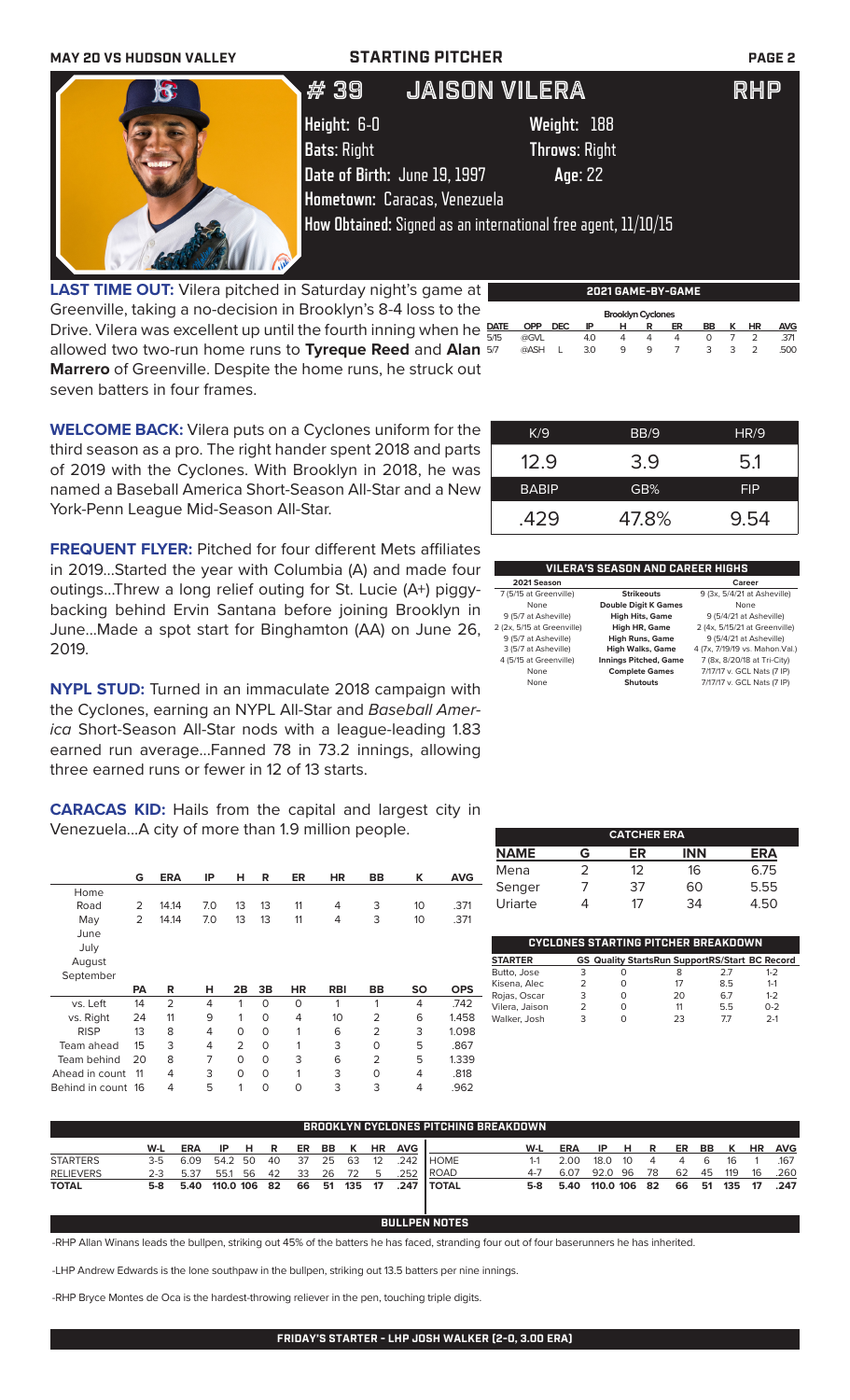| MAY 20 VS HUDSON VALLEY |
|-------------------------|
|-------------------------|

## **MAY 20 VS HUDSON VALLEY BATTING PAGES PAGE 3**

| $#$ 22 BRETT BATY - INF                   |                    |                                                    | .425, 0 HR, 14 RBI, .481 wOBA, wRC+ 203             |
|-------------------------------------------|--------------------|----------------------------------------------------|-----------------------------------------------------|
| <b>Last Game: 4-5, 2B, 4 RBI, 2 R, SB</b> | <b>Home:</b> 6-9   | Last HR:                                           | <b>Season High, Hits:</b> $4(5/19 \text{ vs. HV}))$ |
| <b>RISP:</b> 10-14 $(.714)$               | <b>Road: 11-32</b> | Multi-Hit Games: 6 (5/19 vs. Hudson Valley)        | <b>Season High, Runs: 2 (5/19 vs. HV)</b>           |
| <b>Streak:</b> 3 G (7-13)                 | $vs. HV: 6-9$      | <b>Multi-RBI Games:</b> 5 (5/19 vs. Hudson Valley) | <b>Season High, RBI:</b> 4 (5/19 vs. HV)            |
|                                           |                    |                                                    | $C = - - - 11$ $CD = 4/2$ $T/4Q$ $T NQ$             |

**n High, Hits:** 4 (5/19 vs. HV)) **n High, Runs:** 2 (5/19 vs. HV) **Straak: High, RBI:** 4 (5/19 vs. HV) **Season High, SB:** 1 (2x, 5/19 vs. HV)

• Enters his third year in the Mets organization...Rated as the No. 4 prospect in the Mets system and the No. 94 prospect in baseball according to *MLB Pipeline* • Earned a non-roster invitation to Spring Training in 2021, collecting a double and a single in 10 games and 10 at-bats

• Joined the Alternate Training Site in Brooklyn in 2020

| • Spent the majority of his first pro season with Kingsport (R) before a promotion to Brooklyn to finish the 2019 season, winning the league title with the Cyclones |                    |                                                |                                                  |  |  |  |  |  |  |
|----------------------------------------------------------------------------------------------------------------------------------------------------------------------|--------------------|------------------------------------------------|--------------------------------------------------|--|--|--|--|--|--|
| • Committed to the University of Texas before signing with the Mets                                                                                                  |                    |                                                |                                                  |  |  |  |  |  |  |
| $#B$ antoine duplantis - OF                                                                                                                                          |                    |                                                | .286. 1 HR. 4 RBI. .368 wOBA. wRC+ 133           |  |  |  |  |  |  |
| <b>Last Game: 1-3, RBI, R, 2 BB</b>                                                                                                                                  | <b>Home: 1-7</b>   | <b>Last HR:</b> 5/6 at Asheville               | <b>Season High, Hits: 4 (5/16 at Greenville)</b> |  |  |  |  |  |  |
| <b>RISP:</b> 4-10 $(.400)$                                                                                                                                           | <b>Road: 13-42</b> | <b>Multi-Hit Games: 4 (5/16 at Greenville)</b> | Season High, Runs: 4 (5/16 at Greenville)        |  |  |  |  |  |  |
| <b>Streak:</b> $1 \text{ } G (1-3)$                                                                                                                                  | vs. HV: 1-7        | <b>Multi-RBI Games: 1(5/12 at Greenville)</b>  | <b>Season High, RBI:</b> 2 (5/12 at Greenville)  |  |  |  |  |  |  |

 **Season High, SB:** 1 (2x, 5/16 at Greenville) • Enters his third year in the Mets organization...Spent his draft year with Brooklyn and scored the game-winning run against Lowell in the 2019 NYPL Championship Recorded eight outfield assists in 47 games to lead Brooklyn

• Finished his LSU career with 359 hits, most in school history and second-most in SEC history behind Cyclones outfielder Jake Mangum (383 hits)...Never finished

a season at LSU hitting lower than .316 • Drafted in the 19th round by Cleveland in 2018 but did not sign...Brother, Armond, holds the world record in the pole vault with a height of 6.18 meters.

| # 20 JOE GENORD - INF                   |                    |                                                    | . .341, 4 HR, 9 RBI, .460 w0BA, wRC+ 189 '               |
|-----------------------------------------|--------------------|----------------------------------------------------|----------------------------------------------------------|
| <b>Last Game: 3-5, 2B, 3B, RBI, 3 R</b> | <b>Home: 4-8</b>   | <b>Last HR:</b> 5/14 at Greenville                 | <b>Season High, Hits: 3 (2x, 5/19 vs. HV)</b>            |
| <b>RISP:</b> 1-10 $(.100)$              | <b>Road: 11-36</b> | Multi-Hit Games: 3 (5/19 vs. Hudson Valley)        | <b>Season High, Runs:</b> $3$ ( $2x$ , $5/19$ vs. $HV$ ) |
| <b>Streak:</b> 5 G (8-18)               | <b>vs. HV: 4-8</b> | <b>Multi-RBI Games: 2 (5/18 vs. Hudson Valley)</b> | <b>Season High, RBI:</b> 3 (5/8 at Asheville)            |
|                                         |                    |                                                    | Season High, SB:                                         |

• Enters his third year in the Mets organization...Named to the NYPL All-Star team and won a league title with Brooklyn in 2019

• Led the Cyclones with nine home runs and 44 RBIs...Earned Player of the Week honors with the Cyclones during the week of July 7.

• Two-time All-AAC honoree who led USF in home runs in each of his three seasons

Also drafted by the Los Angeles Dodgers in the 19th round of the 2015 draft.

| l # 35   ADRIAN HERNANDEZ - OF<br>.125, O HR, O RBI, .151 wOBA, wRC+ -2 |                                                   |                                                                |                                                                                                                     |  |
|-------------------------------------------------------------------------|---------------------------------------------------|----------------------------------------------------------------|---------------------------------------------------------------------------------------------------------------------|--|
| Last Game: 0-3<br>$RISP: 1-6$<br>Streak:                                | Home: $0-3$<br><b>Road: 2-13</b><br>$vs. HV: 0-3$ | Last HR:<br><b>Multi-Hit Games:</b><br><b>Multi-RBI Games:</b> | Season High, Hits: 1 (2x, 5/12 at Greenville)<br><b>Season High, Runs:</b><br>Season High, RBI:<br>Season High, SB: |  |

• Enters his fifth year in the Mets organization...received 5/8 from extended spring training after the injury to OF Scott Ota.<br>• Ranked the No. 30 Prospect in the NYM system by *MLB Pipeline...*Limited to four games with

• Ranked the No. 30 Prospect in the NYM system by *MLB Pipeline...*Limited to four games with the GCL Mets in 2019 due to hamstring injuries.

• Hit .261 with five homers and 34 RBIs in 63 games in the Dominican Summer League in 2018. • Signed for \$1.5 million by the Mets in 2017

**Last Game:** 2-4, 2 RBI, 2B, 2 R **Home:** 2-8 **Last HR:** 5/15 at Greenville **Season High, Hits:** 2 (2x, 5/19 vs. HV) **RISP:** 2-7 (.286) **Road:** 5-23 **Multi-Hit Games:** 2 (5/19 vs. Hudson Valley) **Season High, Runs:** 3 (5/15 at Greenville) **Stream: Streak:** 1 Game: 2-4, 2 RBI, 2B, 2 R **Mome:** 2-8 **Road:** 5-23 **Multi-Hit Games:** 2 (5/19 vs. Hudson Valley) **Season High, Hits:** 2 (2x, 5/19 vs. HV)<br> **RISP:** 2-7 (.286) **Road:** 5-23 **Multi-Hit Games:** 2 (5/19 vs **Season High, SB:**  • Enters his third year in the Mets organization...Led the Brooklyn Cyclones with 17 stolen bases and 10 HBP in 2019, winning a league title • SEC and Mississippi State hits king, finishing his career with 383 hits and the 4th-most in NCAA history...Won SEC Freshman of the Year award in 2016 Previously drafted by the Mets (32nd, 2018) and the Yankees (30th, 2017) • Father, John, played nine seasons as a defensive back with the Chicago Bears **# 2 RONNY MAURICIO - INF .320, 4 HR, 12 RBI, .443 wOBA, wRC+ 179 Last Game:** 1-5, 2B, R **Home:** 2-9 **Last HR:** 5/16 at Greenville **Season High, Hits:** 3 (2x, 5/16 at Greenville) **RISP:** 3-11 (.273) **Road:** 14-41 **Multi-Hit Games:** 3 (5/16 at Greenville) **Season High, Runs:** 2 (3x,5/16 at Greenville) **Streak:** 11 G (16-50) **vs. HV:** 2-9 **Multi-RBI Games:** 3 (5/16 at Greenville) **Seaon High, RBI:** 4 (2x, 5/16 at Greeville) **Season High, SB:** • Enters his fifth year in the Mets organization...Rated as the No. 2 prospect in the Mets system and the No. 58 prospect in baseball according to *MLB Pipeline* • Non-roster invitee to Spring Training for the third consecutive season...Spent 2020 at the Mets Alternate Site and had one at-bat with the Tigres del Licey in the Dominican Winter League • Named a South Atlantic League mid-season All-Star with Columbia (A) in 2019 • Won the 2018 GCL Mets Sterling Award, given to the team's most valuable player...Signed with the Mets as a 16-year-old. **# 15 JAKE MANGUM - OF .226, 2 HR, 6 RBI, .334 wOBA, wRC+ 112 # 16 JOSE MENA - C .182, 0 HR, 1 RBI, .282 wOBA, wRC+ 80 Last Game:** DNP **Home: Last HR: Season High, Hits:** 1 (2x, 5/14 at Greenville) **RISP:** 0-1 **Road: 2-11 <b>Road: 2-11 Multi-Hit Games: Season High, Runs:** 1 (2x, 5/16 at Greenville) **Streak: vs. GVL:** 1-7 **Multi-RBI Games: Season High, RBI:** 1 (5/7 at Asheville) **Season High, SB:**  • Enters his sixth year in the Mets organization • Won a 2019 NYPL Championship with Brooklyn, posting his best offensive season as a professional, posting career highs in batting average, hits, home runs, RBIs, and runs • Has caught 81% of would-be base stealers (51 of 81) in his previous four seasons in the system. **# 12 GERSON MOLINA - OF .038, 0 HR, 0 RBI, .107 wOBA, wRC+ -29 Last Game: 0-1 Home: 0-1 Last HR: Cames: 0-1 Last HR: Season High, Hits: 1 (5/13 at Greenville)**<br> **RISP:** 0-10 **Season High Runs: Road: 1-25 Multi-Hit Games: Season High Runs: Season High Runs: RISP:** 0-10 **Road:** 1-25 **Multi-Hit Games: Season High, Runs:**   $S$ eason High, RBI: **Season High, SB:**  • Enters his fourth season in the Mets organization, having played just one season • Played 93 games with the Columbia Fireflies (A) in 2019...Struck out 106 times in 326 plate appearances (33% strikeout rate) • Received a signing bonus of \$175,000 • Played four seasons in the Cuban National Series with Ciego de Avila, hitting .231 over 93 career games and just 26 plate appearances. **# 19 LUKE RITTER - INF .261, 3 HR, 9 RBI, .350 wOBA, wRC+ 121 Last Game:** 0-4, BB **Home:** 1-8 **Last HR:** 5/16 at Greenville **Season High, Hits:** 3 (5/11 at Greenville)

**RISP:** 3-14 (.214) **Road:** 11-38 **Multi-Hit Games:** 2 (5/11 at Greenville) **Season High, Runs:** 2 (5/8 at Asheville)<br> **Risp:** 3-14 (.214) **Road:** 11-38 **Multi-RBI Games:** 3 (5/16 at Greenville) **Season High, RBI:** 3 (5/16

**Multi-RBI Games:** 3 (5/16 at Greenville)

**Season High, SB:** 1 (5/12 at Greenville)

• Enters his third year in the Mets organization...Won a New York-Penn League title with Brooklyn in 2019

• Led Brooklyn in 2019 in games played (68), runs (39), doubles (15), and walks (33)

• Two-time First Team All-AAC honoree

• Also drafted by the Minnesota Twins in the 37th round of the 2018 MLB Draft

• Played linebacker at Rockhurst High School and set the school record with 184 tackles.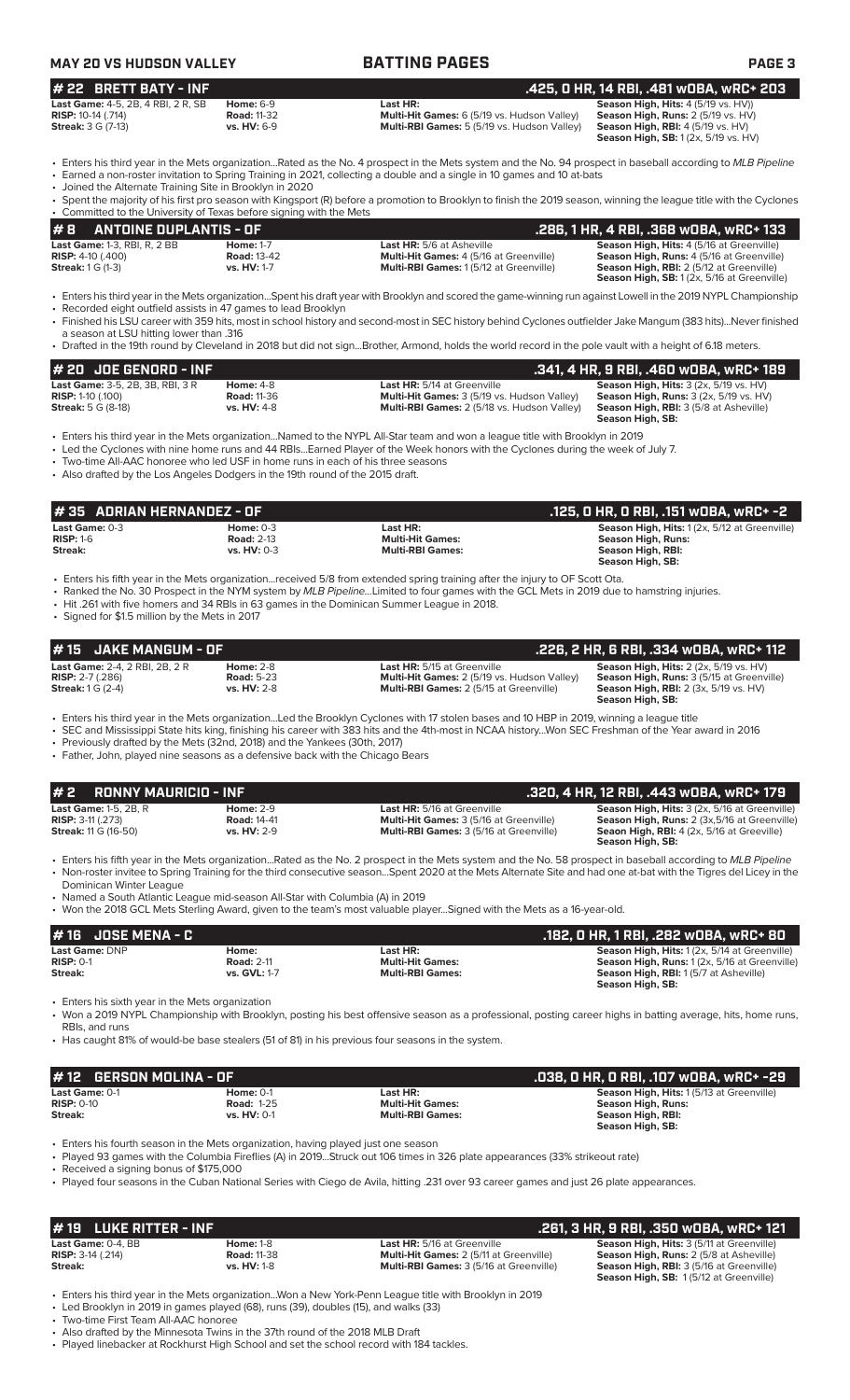# **MAY 20 VS HUDSON VALLEY BATTING PAGES PAGE 4**

| $#$ 24 HAYDEN SENGER - C            |                    |                                              | .250. 1 HR. 1 RBI. .360 WOBA. WRC+ 128         |  |  |
|-------------------------------------|--------------------|----------------------------------------------|------------------------------------------------|--|--|
| Last Game: DNP                      | Home: $1-3$        | <b>Last HR:</b> 1(5/4 at Asheville)          | Season High, Hits: 2 (2x, 5/6 as Asheville)    |  |  |
| <b>RISP:</b> $2-9$ (.222)           | <b>Road: 7-29</b>  | <b>Multi-Hit Games: 2 (5/6 at Asheville)</b> | <b>Season High, Runs: 3 (5/8 at Asheville)</b> |  |  |
| <b>Streak:</b> $1 \text{ G } (1-3)$ | <b>vs. HV: 1-3</b> | <b>Multi-RBI Games:</b>                      | <b>Season High, RBI:</b> 1(5/4 at Asheville)   |  |  |

**# 24 HAYDEN SENGER - C .250, 1 HR, 1 RBI, .360 wOBA, wRC+ 128 Season High, SB:** 

**Season High, SB:** 

• Enters his fourth year in the Mets system...Non-roster invitee to 2021 Spring Training

• Spent 2019 with Columbia, catching 33 of 87 (38%) of runners attempting to steal a base in his first full pro season and getting hit by pitch 19 times in 90 games. • Made pro debut with Kingsport (R) in 2018, playing 10 games before finishing the season with 22 games for the Brooklyn Cyclones

• First-Team All-MAC at Miami in 2018

• All-time hits leader at Lakota East High School, also playing football as a middle linebacker.

| #4<br>LT STRUBLE - OF                      |               |                         | .000, 0 HR, 0 RBI, .336 w0BA, wRC+ 96   |
|--------------------------------------------|---------------|-------------------------|-----------------------------------------|
| <b>Last Game: <math>0-3</math>. RBI. R</b> | Home: $0-3$   | Last HR:                | Season High, Hits:                      |
| $RISP: 0-2$                                | Road:         | <b>Multi-Hit Games:</b> | Season High, Runs: 1 (5/19 vs. HV)      |
| Streak:                                    | vs. $HV: 0-3$ | <b>Multi-RBI Games:</b> | <b>Season High, RBI:</b> 1(5/19 vs. HV) |
|                                            |               |                         | Season High, SB:                        |

• Enters his third year in the Mets organization...received from Low-A St Lucie on 5/18

• Went 6-21 (.286) with three RBIs and four walks in seven games with the St. Lucie Mets

• Played in the GCL in 2019, hitting .231 over 18 games during his draft year

• Selected by the Mets in the 29th round in 2019 out of Felician College...Hails from Hammonton, NJ

| $# 4$ BLAKE TIBERI - INF/OF |                   |                                             | , .147, 0 HR, 1 RBI, .218 w0BA, wRC+ 39.       |
|-----------------------------|-------------------|---------------------------------------------|------------------------------------------------|
| <b>Last Game: DNP</b>       | Home:             | Last HR:                                    | <b>Season High, Hits: 2 (5/8 at Asheville)</b> |
| <b>RISP:</b> 1-11 $(.091)$  | <b>Road: 5-31</b> | <b>Multi-Hit Games: 1(5/8 at Asheville)</b> | Season High, Runs: 1(2x, 5/12 at Greenville)   |
| Streak:                     | vs. HV: 2-12      | <b>Multi-RBI Games:</b>                     | <b>Season High, RBI:</b> 1(5/8 at Asheville)   |
|                             |                   |                                             | Season High, SB:                               |

• Enters his sixth year in the Mets organization...Returns to Brooklyn for the first time since his pro debut year in 2016

• Spent parts of two seasons with Columbia and St. Lucie...Underwent Tommy John surgery on his elbow on May 3, 2017, missing the remainder of the season after just five games

• Has played second base, third base, left field and right field across more than 295 games • 2016 Third Team All-ACC in final year in college.

### **# 17 JUAN URIARTE - C .188, 0 HR, 0 RBI, .248 wOBA, wRC+ 58 Last Game:** 1-4, 2 R, BB **Home:** 1-4 **Last HR: Season High, Hits:** 1 (2x, 5/16 at Greenville) **RISP:** 0-4 **Road:** 2-12 **Multi-Hit Games: Season High, Runs:** 2 (5/19 vs. HV) **Streak:** 3 G (3-12) **vs. HV:** 1-4 **Multi-RBI Games: Season High, RBI:**

• Enters his eighth year in the Mets organization...Spent 2019 with Columbia (A) and the GCL Mets (R)

• Injured in his first at-bat with Brooklyn in 2018 on Opening Day at Staten Island, missing the entire season

• Finished 10th in batting average in the Appalachian League with Kingsport in 2017, hitting .305

• Caught 16 of 44 (36%) would-be base stealers in 2019.

| #10 ANTHONY WALTERS - INF           |                    |                                                    | .000, 0 HR, 0 RBI, .260 w0BA, wRC+ 66 1   |
|-------------------------------------|--------------------|----------------------------------------------------|-------------------------------------------|
| <b>Last Game:</b> 2-5, 2B, 2 RBI, R | <b>Home: 2-5</b>   | Last HR:                                           | <b>Season High, Hits: 2 (5/19 vs. HV)</b> |
| <b>RISP:</b> $2-8$ (.250)           | Road: $0-9$        | <b>Multi-Hit Games: 1(5/19 vs. Hudson Valley)</b>  | <b>Season High, Runs: 1(5/19 vs. HV)</b>  |
| <b>Streak:</b> $1 G (2-5)$          | <b>vs. HV: 2-5</b> | <b>Multi-RBI Games:</b> 1 (5/19 vs. Hudson Valley) | <b>Season High, RBI:</b> 2 (5/19 vs. HV)  |
|                                     |                    |                                                    | Season High, SB:                          |

• Enters his second year and first season in the Mets organization...Selected as one of six by the Mets in the 2020 MLB Draft

• Drafted with teammate Casey Schmitt (SFG) in the top 100 picks of the MLB Draft, setting a mark for the first time two Aztecs have been drafted top 100 since Taber Lee and current Cyclones pitching coach Royce Ring in 2002

• Hit .271 in just 16 games for the Aztecs in 2020...Transferred to SDSU from Mt. San Antonio College after the 2018 season

• Attended Cal and played one season with the Golden Bears in 2017

|                                           | <b>Home Run Chart</b>          |                 |                  |                 |                 |      |           |                   |                  |              |                 |
|-------------------------------------------|--------------------------------|-----------------|------------------|-----------------|-----------------|------|-----------|-------------------|------------------|--------------|-----------------|
| Date                                      | Player                         | <b>Opponent</b> | <b>Exit Velo</b> | Launch Angle    | <b>Distance</b> | Date | Player    | <b>Opponent</b>   | <b>Exit Velo</b> | Launch Angle | <b>Distance</b> |
| 5/4                                       | Hayden Senger                  | at Asheville    | $104.7$ mph      | 21.3            | 389 ft.         | 5/18 | J. Genord | vs. Hudson Valley |                  |              |                 |
| 5/5                                       | Luke Ritter                    | at Asheville    | $107.9$ mph      | 8               | 326 ft.         |      |           |                   |                  |              |                 |
| $\begin{array}{c} 5/6 \\ 5/7 \end{array}$ | Antoine Duplantis at Asheville |                 | 93.7 mph         | 30.83           | 347 ft.         |      |           |                   |                  |              |                 |
|                                           | Ronny Mauricio                 | at Asheville    | DID              | NO <sub>T</sub> | <b>REGISTER</b> |      |           |                   |                  |              |                 |
| 5/8                                       | Luke Ritter                    | at Asheville    | $98.3$ mph       | 27.6            | 383 ft.         |      |           |                   |                  |              |                 |
|                                           | Ronny Mauricio                 | at Asheville    | 99.2 mph         | 29.6            | 411 ft.         |      |           |                   |                  |              |                 |
|                                           | Cody Bohanek                   | at Asheville    | $102.5$ mph      | 24.9            | 405 ft.         |      |           |                   |                  |              |                 |
|                                           | Joe Genord                     | at Asheville    | $101.6$ mph      | 38.2            | 384 ft.         |      |           |                   |                  |              |                 |
| 5/11                                      | Joe Genord                     | at Greenville   | $106.1$ mph      | 19.9            | 412 ft.         |      |           |                   |                  |              |                 |
|                                           | Ronny Mauricio                 | at Greenville   | $103.9$ mph      | 26.3            | 398 ft.         |      |           |                   |                  |              |                 |
| 5/13                                      | Jake Mangum                    | at Greenville   |                  |                 |                 |      |           |                   |                  |              |                 |
| 5/14                                      | Joe Genord                     | at Greenville   |                  |                 |                 |      |           |                   |                  |              |                 |
| 5/15                                      | Jake Mangum                    | at Greenville   |                  |                 |                 |      |           |                   |                  |              |                 |
| 5/16                                      | Luke Ritter                    | at Greenville   |                  |                 |                 |      |           |                   |                  |              |                 |
|                                           | Ronny Mauricio                 | at Greenville   |                  |                 |                 |      |           |                   |                  |              |                 |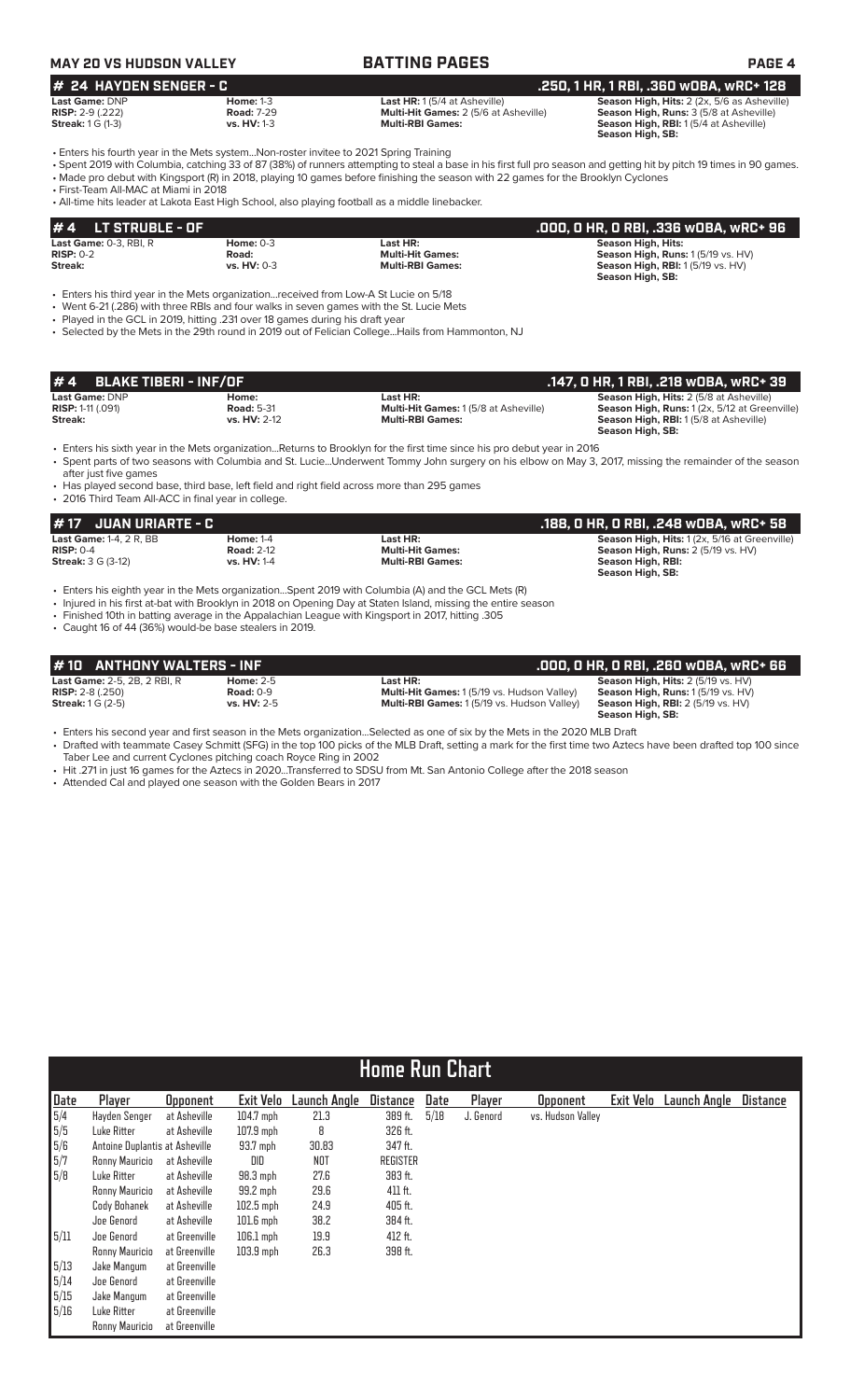## **MAY 20 VS HUDSON VALLEY BULLPEN PAGE PAGE 5**

| ٦<br>L |  |  |
|--------|--|--|
|--------|--|--|

### • Enters his third year in the Mets organization...Struck out the final batter in Game 3 of the 2019 **# 18 ANDREW EDWARDS - LHP 13.50 K/9, 2.70 ERA, 0 SV Last App:**  $5/18$  vs. HV **Last Loss:** 5/18 vs. HV **SV/OP (Last): Leadoff:** 1-5 **Inherited Runners/Stranded:** 3/3 **Inherited Runners/Stranded:** 3/3

NYPL Championship Series to win Brooklyn's first outright minor league baseball title in team history

• Spent the entire 2019 season with the Cyclones, collecting three saves

| 1 # 27      DAN GOGGIN  - RHP |                                    |               | 15.00 K/9. 0.00 ERA. 0 SV |
|-------------------------------|------------------------------------|---------------|---------------------------|
| <b>Last App:</b> 5/15 at GVL  | Last Loss:                         | SV/OP (Last): | Holds:                    |
| <b>Leadoff:</b> 1-3           | <b>Inherited Runners/Stranded:</b> |               |                           |

• Received from St. Lucie roster on 5/8...Had made one relief appearance.

• Enters his third year in the Mets organization...Won 2019 New York-Penn League with Brooklyn. • Spent the entire 2019 season with the Cyclones, collecting two saves

• Drafted in the 17th round of 2019 draft out of James Madison University

| # 13      JOSH HEJKA  - RHP . |                                        |               | 5.79 K/9, 11.57 ERA, O SV |
|-------------------------------|----------------------------------------|---------------|---------------------------|
| <b>Last App:</b> 5/13 at GVL  | Last Loss:                             | SV/OP (Last): | Holds:                    |
| Leadoff: 1-2                  | <b>Inherited Runners/Stranded: 2/0</b> |               |                           |

• Enters his third year in the Mets organization...Won a 2019 NYPL title with Brooklyn, splitting time with the Cyclones and Kingsport Mets

• Signed as a minor league free agent in mid-summer after pitching in six games with the Westside Wolly Mammoths in the United Shore Baseball League

• Pitched all four years at Johns Hopkins, switching to submarine later in his career.

| #11                                                           | NICK MACDONALD - RHP                                        |               | 11.74 K/9. 7.04 ERA. 0 SV |
|---------------------------------------------------------------|-------------------------------------------------------------|---------------|---------------------------|
| <b>Last App:</b> $5/18$ vs. $HV$<br><b>Leadoff:</b> 1-6. $BB$ | <b>Last Loss:</b><br><b>Inherited Runners/Stranded: 3/1</b> | SV/OP (Last): | Holds:                    |
|                                                               | • Enters his third year in the Mets organization            |               |                           |

• Pitched across three levels in the system in 2019, including being a member of the 2019 New York-Penn League championship team in Brooklyn

• Drafted after his junior season at Florida International

| l#5                              | <b>BRIAN METOYER - RHP</b>             |               | 3.39 K/9, 5.87 ERA, 0 SV |
|----------------------------------|----------------------------------------|---------------|--------------------------|
| <b>Last App:</b> $5/19$ vs. $HV$ | <b>Last Loss:</b> 5/15 at GVL          | SV/OP (Last): | Holds:                   |
| Leadoff: $3-5.$ BB               | <b>Inherited Runners/Stranded: 2/1</b> |               |                          |

• Enters his fourth year in the Mets org...Won a New York Penn League title with Brooklyn in 2019 • Struck out 40 batters over 28.2 innings with Brooklyn...Spent his first professional season with GCL Mets and Kingsport Mets

• Joins Ronnie Robbins (30th, 1981 - Toronto) as the only two LSU-Alexandria Generals to be drafted by a MLB team in school history

• Native of Natchitoches (NACK-ah-tish), the oldest city in Louisiana (est. 1714).

|                              | #43 BRYCE MONTES DE OCA - RHP      |               | 9.53 K/9, 0.00 ERA, 0 SV |
|------------------------------|------------------------------------|---------------|--------------------------|
| <b>Last App:</b> 5/19 vs. HV | Last Loss:                         | SV/OP (Last): | Holds: 1                 |
| <b>Leadoff:</b> 0-3. BB      | <b>Inherited Runners/Stranded:</b> |               |                          |

• Enters his fourth year in the Mets org...Has not pitched as a professional due to injuries

• Underwent Tommy John surgery as a high school junior and missed 2016 after having ulnar nerve transposition

• Previously drafted by Washington in the 15th round of the 2017 MLB Draft and by the Chicago White Sox in the 14th round of the 2015 MLB Draft.

### **# 7 ERIC ORZE - RHP 12.60 K/9, 7.20 ERA, 0 SV**

- **Last App:** 5/16 at GVL **Last Loss:** 5/16 at GVL **SV/OP (Last): Holds: Leadoff:** 3-5 **Inherited Runners/Stranded:** 5/2 **Leadoff:** 3-5 **Inherited Runners/Stranded:** 5/2
- Enters his second year and first full season in the Mets organization

• One of six draft picks by the Mets in the 2020 MLB Draft...final selection for the club

• Two-time cancer survivor, beating testicular cancer and stage-zero melanoma

• Struck out 29 batters over 19.2 innings with Univ. New Orleans in '20 as Saturday starter.

| # 26       MICHEL OTANEZ - RHP |                                        | 21.00 K/9, 27.00 ERA, 0 SV           |        |
|--------------------------------|----------------------------------------|--------------------------------------|--------|
| <b>Last App:</b> 5/16 at GVL   | Last Loss:                             | <b>SV/OP (Last):</b> 0/1 (BS at GVL) | Holds: |
| <b>Leadoff:</b> 1-3            | <b>Inherited Runners/Stranded: 3/0</b> |                                      |        |

• Enters his sixth year in the Mets org...No. 26 prospect in the system according to *MLB Pipeline* • Returns to Brooklyn for the second assignment in a row

• Pitched with the Cyclones and won an NYPL title in 2019 and also spent time with Kingsport

• Missed 2017 due to injury...Struck out 21 batters in 21.1 innings with the DSL Mets1 in 2016.

### **# 48 MITCH RAGAN - RHP 11.42 K/9, 1.04 ERA, 1 SV Last App:** 5/16 at GVL **Last Loss: SV/OP (Last):** 1/1 (5/12 at GVL) **Holds:** 1 **Leadoff:** 3-5, BB, HBP **Inherited Runners/Stranded:**

• Enters his third year in the Mets organization...Won a title with Brooklyn in 2019, earning the win in the championship-clinching game against Lowell

• Named a New York-Penn League All-Star with the Cyclones

• Named the 2019 Big East Pitcher of the Year with Creighton, sweeping the tournament en route to a title

• Pitched at Creighton for two seasons...spent 2017 with Iowa West and 2016 with Wayne State.

| # 29                            | <b>ALLAN WINANS - RHP</b>                                                               |               | 13.50 K/9, 0.00 ERA, 0 SV , |
|---------------------------------|-----------------------------------------------------------------------------------------|---------------|-----------------------------|
| <b>Last App:</b> $5/19$ vs $HV$ | <b>Last Loss:</b>                                                                       | SV/OP (Last): | Holds:                      |
| Leadoff: 1-2                    | <b>Inherited Runners/Stranded: 4/4</b>                                                  |               |                             |
|                                 | • Enters his fourth year in the Mets organizationCalled up on 5/11 from extended spring |               |                             |
|                                 |                                                                                         |               |                             |

• Made 30 appearances, saving 11 of 13 games for the Columbia Fireflies (A) in 2019

• Mets 17th round draft selection in 2018 from Campbell University in Buies Creek, NC.

|                |                                         |    |    | <b>Number of Pitches Thrown</b> |  |  |
|----------------|-----------------------------------------|----|----|---------------------------------|--|--|
| <b>Pitcher</b> | Days Rest 5/18 5/19 5/20 5/21 5/22 5/23 |    |    |                                 |  |  |
| Edwards        |                                         | 20 |    |                                 |  |  |
| Hejka          | 6                                       |    |    |                                 |  |  |
| MacDonald      |                                         | 38 |    |                                 |  |  |
| Metoyer        | 0                                       |    | 25 |                                 |  |  |
| Montes de Oca  | O                                       | -- | 12 |                                 |  |  |
| Orze           | 3                                       |    |    |                                 |  |  |
| Otanez         | 3                                       |    |    |                                 |  |  |
| Ragan          | 3                                       |    |    |                                 |  |  |
| Winans         |                                         |    | 20 |                                 |  |  |

|        | <b>LAST FIVE APPEARANCES</b> |            |                       |   |          |          |           |                |           |
|--------|------------------------------|------------|-----------------------|---|----------|----------|-----------|----------------|-----------|
|        |                              |            | <b>ANDREW EDWARDS</b> |   |          |          |           |                |           |
| DATE   | OPP                          | <b>DEC</b> | IP                    | н | R        | ER       | ВB        | Κ              | <b>HR</b> |
| 5/5    | @ASH                         |            | 1.0                   | 2 | 1        | 1        | 1         | $\overline{2}$ | 0         |
| 5/7    | @ASH                         |            | 1.1                   | 0 | 0        | O        | Ο         | $\overline{2}$ | 0         |
| 5/8    | @ASH                         |            | 1.0                   | 0 | 0        | O        | 1         | 1              | 0         |
| 5/14   | @GVL                         |            | 2.1                   | 1 | $\Omega$ | $\Omega$ | 1         | 3              | 0         |
| 5/18   | vs. HV                       |            | 1.0                   | っ | 1        | 1        | ი         | $\overline{2}$ | 0         |
|        |                              |            | <b>DAN GOGGIN</b>     |   |          |          |           |                |           |
| DATE   | OPP                          | <b>DEC</b> | IP                    | н | R        | ER       | <b>BB</b> | κ              | <b>HR</b> |
| $5/5*$ | JUP*                         |            | 2.0                   | 0 | $\Omega$ | O        | 0         | $\overline{2}$ | 0         |
| 5/11   | @GVL                         |            | 2.0                   | O | $\Omega$ | $\Omega$ | ი         | 4              | 0         |
| 5/15   | @GVL                         |            | 1.0                   | 2 | $\Omega$ | ი        |           |                | 0         |

*\*Pitched with St. Lucie (A)*

| <b>JOSH HEJKA</b> |      |      |          |                |                |                         |               |   |     |  |
|-------------------|------|------|----------|----------------|----------------|-------------------------|---------------|---|-----|--|
| DATE OPP          |      | DEC. | IP       | H.             | R              | ER.                     | - BB          |   | HR. |  |
| 5/5               | @ASH |      | 21       | $\overline{1}$ | $\overline{1}$ | $\overline{1}$          | 1             | 3 | Ω   |  |
| 5/8               | @ASH |      | 11       | 5.             | $\overline{7}$ | $\overline{\mathbf{3}}$ | $\mathcal{L}$ | O |     |  |
| 5/13              | @GVL |      | 1 $\cap$ |                | $\mathcal{P}$  | $\overline{2}$          | O             | O |     |  |

|      |       |     | <b>NICK MACDONALD</b> |    |                         |               |           |   |    |
|------|-------|-----|-----------------------|----|-------------------------|---------------|-----------|---|----|
| DATE | OPP   | DEC | IP                    | н  | R                       | ER            | <b>BB</b> |   | HR |
| 5/6  | @ASH  |     | 2 O                   | 5. | $\overline{\mathbf{3}}$ | $\mathcal{P}$ | O         |   |    |
| 5/11 | @GVL  |     | 2 O                   | O  | Ω                       | Ω             | O         | 3 |    |
| 5/14 | @GVL  |     | 11                    | 3  | 3                       | 3             |           |   |    |
| 5/18 | vs HV |     | 21                    |    |                         |               |           |   |    |

|      |        |     | <b>BRIAN METOYER</b> |                |                |                |               |               |          |
|------|--------|-----|----------------------|----------------|----------------|----------------|---------------|---------------|----------|
| DATE | OPP    | DEC | IP                   | н              | R              | ER.            | BB            |               | HR.      |
| 5/6  | @ASH   |     | フフ                   | $\overline{1}$ | $\overline{1}$ | $\Omega$       |               | 3             |          |
| 5/12 | @GVL   | W   | 2.0                  |                | $\mathbf{1}$   | $\Omega$       | O             |               | $\Omega$ |
| 5/15 | @GVL   |     | 1.0                  | 3              | 4              | $\overline{a}$ | $\mathcal{L}$ | $\mathcal{L}$ | Ω        |
| 5/19 | vs. HV |     | 2 O                  |                | O              | O              | Ω             | $\mathcal{L}$ |          |

| <b>BRYCE MONTES DE OCA</b> |        |            |     |                  |          |    |                |   |           |
|----------------------------|--------|------------|-----|------------------|----------|----|----------------|---|-----------|
| DATE                       | OPP    | <b>DEC</b> | IP  | н                | R        | ER | BB             | Κ | <b>HR</b> |
| 5/5                        | @ASH   |            | 1.0 | 0                | 0        | O  | 1              | 0 | 0         |
| 5/8                        | @ASH   |            | 1.0 | 0                | Ο        | O  | Ο              | 1 | 0         |
| 5/12                       | @GVL   | н          | 1.0 | 0                | 0        | O  | $\overline{2}$ | 1 | 0         |
| 5/15                       | @GVL   |            | 1.2 | 0                | $\Omega$ | O  | 1              | 3 | 0         |
| 5/19                       | vs. HV |            | 1.0 | 1                | $\Omega$ | O  | ი              | 1 | O         |
|                            |        |            |     | <b>ERIC ORZE</b> |          |    |                |   |           |
| DATE                       | OPP    | DEC        | IP  | н                | R        | ER | <b>BB</b>      | Κ | <b>HR</b> |
| 5/4                        | @ASH   |            | 2.0 | $\overline{2}$   |          | 1  | 0              | 3 | 1         |
| 5/7                        | @ASH   |            | 1.0 | 1                | 1        | 1  | $\overline{2}$ | 1 | 0         |
| 5/13                       | @GVL   |            | 1.1 | 3                |          |    |                | 3 | 0         |
|                            |        |            |     |                  |          |    |                |   |           |

|      |      |            | <b>MICHEL OTANEZ</b> |               |   |     |    |   |     |
|------|------|------------|----------------------|---------------|---|-----|----|---|-----|
| DATE | OPP  | <b>DEC</b> | IP                   | н             | R | ER. | BB | K | HR. |
| 5/6  | @ASH |            | 1 $\Omega$           | O             | 0 | Ο   | O  | 3 | Ο   |
| 5/8  | @ASH |            | 0.2                  | $\mathcal{L}$ | 3 | 3   | 1  | O |     |
| 5/13 | @GVL |            | 1 $\Omega$           | $\mathcal{L}$ | 1 | 1   | O  | 3 | Ω   |
| 5/16 | @GVL | BS         | 0.1                  | 4             | 5 | ь   | 2  |   |     |

|      |            |           | <b>MITCH RAGAN</b> |    |              |              |    |   |    |
|------|------------|-----------|--------------------|----|--------------|--------------|----|---|----|
| DATE | <b>OPP</b> | DEC.      | IP                 | н  | R            | ER.          | BB | K | HR |
| 5/4  | @ASH       |           | 2.0                | 3  | 1            | 1            |    |   |    |
| 5/7  | @ASH       |           | フフ                 | 1. | 3            | O            | 2  | 3 |    |
| 5/12 | @GVL       | <b>SV</b> | 2.0                | 1  | Ο            | O            | O  | 3 | Ω  |
| 5/16 | @GVL       | н         | 2.0                | 1  | $\mathbf{O}$ | $\mathbf{O}$ |    |   |    |

|      |          |      | <b>ALLAN WINANS</b> |        |              |          |                |               |    |
|------|----------|------|---------------------|--------|--------------|----------|----------------|---------------|----|
|      | DATE OPP | DEC. |                     | IP H   |              | R ER BB  |                |               | HR |
| 5/13 | @GVL     |      |                     |        |              | 10 0 0 0 | $\Omega$       | $\mathcal{P}$ | ∩  |
| 5/15 | @GVL     |      | O 1                 | $\cap$ | $\Omega$     | $\Omega$ | $\Omega$       |               | O  |
| 5/19 | vs. HV   |      | 2 O                 | 1      | <sup>o</sup> | $\Omega$ | $\overline{1}$ |               | O  |
|      |          |      |                     |        |              |          |                |               |    |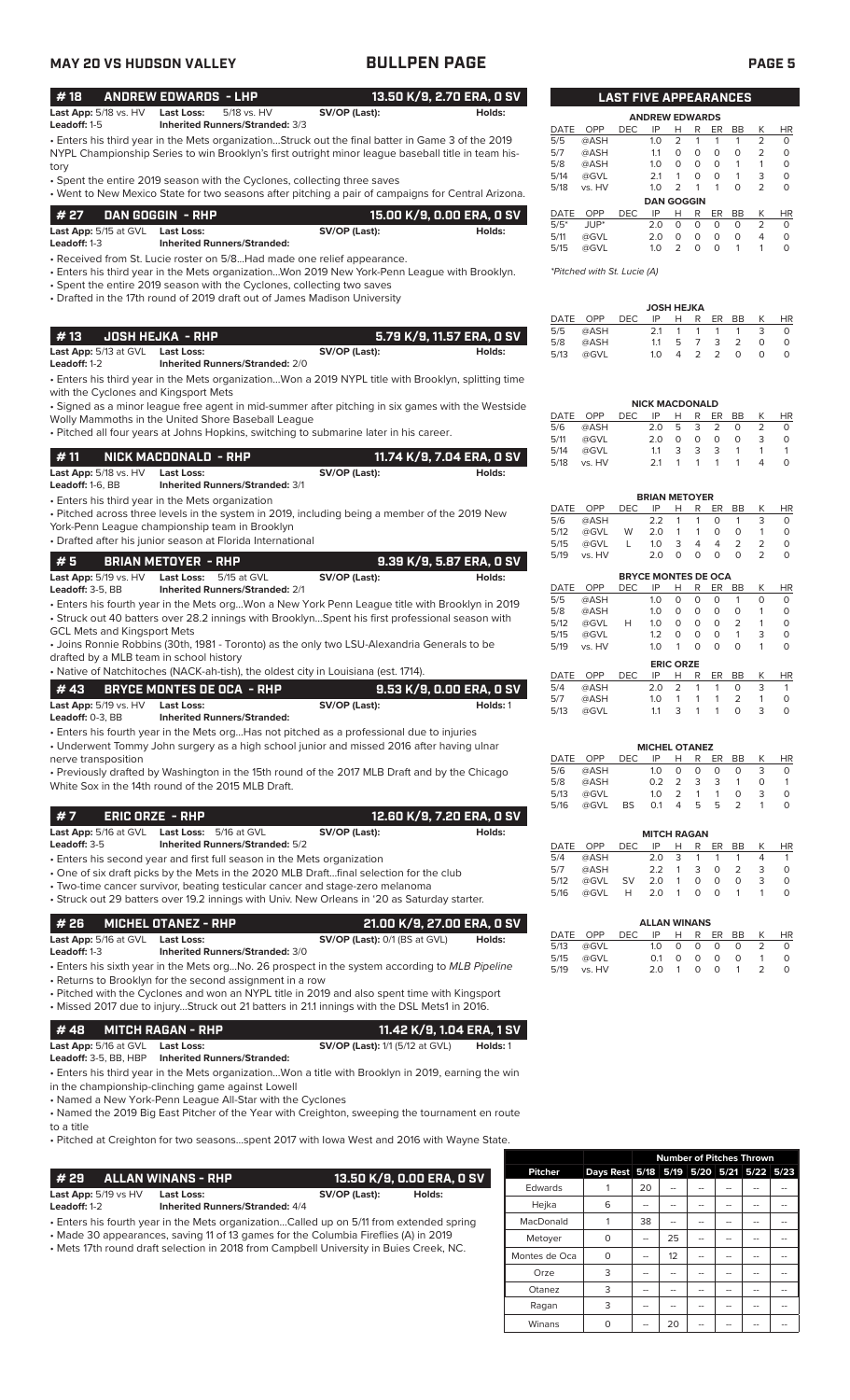### **MAY 20 VS HUDSON VALLEY HIGH/LOW & CHARTS PAGE 6** ı

| <b>INDIVIDUAL BATTING HIGHS</b> |                                                                              |  |  |  |  |
|---------------------------------|------------------------------------------------------------------------------|--|--|--|--|
|                                 |                                                                              |  |  |  |  |
|                                 |                                                                              |  |  |  |  |
|                                 |                                                                              |  |  |  |  |
|                                 |                                                                              |  |  |  |  |
|                                 |                                                                              |  |  |  |  |
|                                 |                                                                              |  |  |  |  |
|                                 | Most Home Runs, Game1 (16 players, last: Joe Genord, 5/18 vs. Hudson Valley) |  |  |  |  |
|                                 | Home Runs, Consecutive Games Three games (Ronny Mauricio, 5/7-5/11)          |  |  |  |  |
|                                 |                                                                              |  |  |  |  |
|                                 |                                                                              |  |  |  |  |
|                                 |                                                                              |  |  |  |  |
|                                 |                                                                              |  |  |  |  |
|                                 |                                                                              |  |  |  |  |
|                                 |                                                                              |  |  |  |  |
|                                 |                                                                              |  |  |  |  |
|                                 |                                                                              |  |  |  |  |
|                                 | Most Stolen Bases, Game 1 (5x, last: Brett Baty, 5/20 vs. Hudson Valley)     |  |  |  |  |
|                                 | <b>TEAM BATTING HIGHS</b>                                                    |  |  |  |  |
|                                 |                                                                              |  |  |  |  |
|                                 |                                                                              |  |  |  |  |
|                                 |                                                                              |  |  |  |  |
|                                 |                                                                              |  |  |  |  |
|                                 |                                                                              |  |  |  |  |
|                                 |                                                                              |  |  |  |  |
|                                 |                                                                              |  |  |  |  |
|                                 |                                                                              |  |  |  |  |
|                                 |                                                                              |  |  |  |  |
|                                 |                                                                              |  |  |  |  |
|                                 |                                                                              |  |  |  |  |
|                                 |                                                                              |  |  |  |  |
|                                 |                                                                              |  |  |  |  |
|                                 |                                                                              |  |  |  |  |
|                                 |                                                                              |  |  |  |  |
|                                 |                                                                              |  |  |  |  |
|                                 |                                                                              |  |  |  |  |
|                                 |                                                                              |  |  |  |  |
|                                 |                                                                              |  |  |  |  |
|                                 |                                                                              |  |  |  |  |
|                                 |                                                                              |  |  |  |  |

### **FIELDING**

Most Errors, Team, Game...............................................................................6 (5/7 at Asheville) .<br>Most Errors, Mauricio, Tiberi, 5/7 at Asheville) 2.<br>e......................... 3 (5/20 vs. Hudson Valley) Most Double Plays Turned, Nine-Inning Game......................... 3 (5/20 vs. Hudson Valley) Consecutive Errorless Games, Team...

### **STARTERS BY POSITION**

- **C-** Senger (7), Uriarte (4), Mena (2)
- **1B-** Genord (10), Winaker (2), Bohanek (1)
- **2B-** Ritter (9), Walters (3), Tiberi (1)
- **3B-** Baty (9), Tiberi (4)
- **SS-** Mauricio (9), Bohanek (2), Walters (2)
- **LF-** Duplantis (10), Tiberi (2), Winaker (1)
- **CF-** Mangum (7), Molina (3), Ota (2), Duplantis (1)
- **RF-** Winaker (4), Hernandez (4), Molina (3), Struble (1), Ota (1)

**STARTERS BY BATTING ORDER** DH- Baty (2), Tiberi (2), Mauricio (2), Ritter (1), Bohanek (1), Mangum (1), Hernandez (1), Senger (1), Genord (1), Mena (1)

**1st -** Duplantis (11), Mangum (2)

**2nd -** Bohanek (4), Winaker (4), Mangum (4), Mauricio (1)

**3rd -** Mauricio (10), Baty (3)

**4th-** Baty (8), Ritter (5)

**5th-** Ritter (5), Senger (3), Genord (3), Ota (2)

**6th-** Genord (4), Senger (3), Winaker (2), Hernandez (2), Ota (1), Tiberi (1)

**7th-** Genord (4), Tiberi (4), Uriarte (2), Winaker (1), Mena (1), Senger (1)

**8th-** Tiberi (4), Walters (3), Hernandez (2), Mena (2), Senger (1), Uriarte (1)

**9th-** Molina (6), Mangum (2), Walters (2), Uriarte (1), Hernandez (1), Struble (1)

|             | <b>CATCHERS STEALING</b> |     |     |             | <b>MULTI-RUN INNINGS</b> |                  |
|-------------|--------------------------|-----|-----|-------------|--------------------------|------------------|
| <b>Name</b> | СS                       | АТТ | PCT | <b>Runs</b> | Times                    | Last             |
| Mena        |                          | O   | 0%  | 6           |                          | 7th, 5/20 vs. HV |
| Senger      |                          | 6   | 17% | 5           |                          | 6th, 5/20 vs. HV |
| Uriarte     |                          | 6   | 33% | 3           | 5                        | 4th, 5/20 vs. HV |
| Team        |                          | 12  | 25% |             | 14                       | 7th, 5/18 vs. HV |

|                                    |   | 2 | ್ | $\boldsymbol{A}$ |   | 5678 |               |   |   | <b>9 10+ TOTALS</b> |
|------------------------------------|---|---|---|------------------|---|------|---------------|---|---|---------------------|
| OPPONENTS 12 3 7 7 17 8 6 5 22 2 0 |   |   |   |                  |   |      |               |   |   | 82                  |
| <b>BKLYN</b>                       | 8 | 6 | 9 | $11 \quad$       | 6 |      | $9$   12   11 | 6 | o | 78                  |

| INDIVIDUAL PITCHING HIGHS                                                           |
|-------------------------------------------------------------------------------------|
|                                                                                     |
|                                                                                     |
| Most Home Runs Allowed, Game 2 (4x, last: Jaison Vilera, 5/15 at Greenville)        |
|                                                                                     |
| Most Strikeouts, Game, Reliever4 (3x, last: Nick MacDonald, 5/18 vs. Hudson Valley) |
|                                                                                     |
|                                                                                     |
|                                                                                     |
|                                                                                     |
| Most Innings Pitched, Reliever  2.2 (2x, last: Mitch Ragan, 5/7 at Asheville)       |
|                                                                                     |
| Most Consecutive Scoreless Inn., Reliever 8.2 (Mitch Ragan 5/4-present)             |
|                                                                                     |

| TEAM PITCHING HIGHS |  |  |  |  |  |  |
|---------------------|--|--|--|--|--|--|
|                     |  |  |  |  |  |  |
|                     |  |  |  |  |  |  |
|                     |  |  |  |  |  |  |
|                     |  |  |  |  |  |  |
|                     |  |  |  |  |  |  |
|                     |  |  |  |  |  |  |
|                     |  |  |  |  |  |  |
|                     |  |  |  |  |  |  |
|                     |  |  |  |  |  |  |
|                     |  |  |  |  |  |  |
|                     |  |  |  |  |  |  |
|                     |  |  |  |  |  |  |
|                     |  |  |  |  |  |  |
|                     |  |  |  |  |  |  |
|                     |  |  |  |  |  |  |
|                     |  |  |  |  |  |  |

|                          |                      |             | <b>TEAM MISCELLANEOUS</b>                                            |  |  |  |  |
|--------------------------|----------------------|-------------|----------------------------------------------------------------------|--|--|--|--|
|                          |                      |             |                                                                      |  |  |  |  |
|                          |                      |             |                                                                      |  |  |  |  |
|                          |                      |             | Shortest Game, Time, Nine-Inning Game  2:20 (5/18 vs. Hudson Valley) |  |  |  |  |
|                          |                      |             |                                                                      |  |  |  |  |
|                          |                      |             |                                                                      |  |  |  |  |
|                          |                      |             |                                                                      |  |  |  |  |
|                          |                      |             |                                                                      |  |  |  |  |
|                          |                      |             |                                                                      |  |  |  |  |
|                          |                      |             |                                                                      |  |  |  |  |
|                          |                      |             |                                                                      |  |  |  |  |
|                          |                      |             |                                                                      |  |  |  |  |
|                          |                      |             |                                                                      |  |  |  |  |
|                          | OUTFIELD ASSISTS (5) |             | RECORD BREAKDOWN                                                     |  |  |  |  |
| <b>NAME</b>              | TOTAL                | (LAST)      |                                                                      |  |  |  |  |
| Duplantis                | 4                    | 5/13 at GVL |                                                                      |  |  |  |  |
| Winaker                  | 1                    | 5/6 at ASH  |                                                                      |  |  |  |  |
|                          |                      |             |                                                                      |  |  |  |  |
|                          |                      |             |                                                                      |  |  |  |  |
|                          |                      |             |                                                                      |  |  |  |  |
|                          |                      |             |                                                                      |  |  |  |  |
|                          |                      |             |                                                                      |  |  |  |  |
|                          |                      |             |                                                                      |  |  |  |  |
|                          |                      |             |                                                                      |  |  |  |  |
|                          | UNIFORM RECORDS      |             |                                                                      |  |  |  |  |
|                          |                      |             |                                                                      |  |  |  |  |
| <b>Home White</b>        |                      | $0 - 0$     |                                                                      |  |  |  |  |
|                          |                      |             |                                                                      |  |  |  |  |
| <b>Road Gray</b>         |                      | $4 - 7$     |                                                                      |  |  |  |  |
| <b>Championship Gold</b> |                      | $1 - 1$     |                                                                      |  |  |  |  |
|                          |                      |             |                                                                      |  |  |  |  |
|                          |                      |             |                                                                      |  |  |  |  |
|                          |                      |             |                                                                      |  |  |  |  |
|                          |                      |             |                                                                      |  |  |  |  |
|                          |                      |             | Do Not Allow a Home Run 3-1                                          |  |  |  |  |
|                          |                      |             | Hit More Home Runs  2-1                                              |  |  |  |  |
|                          |                      |             | Opponent Hits More HRs1-5                                            |  |  |  |  |
|                          |                      |             |                                                                      |  |  |  |  |
|                          |                      |             |                                                                      |  |  |  |  |
|                          |                      |             |                                                                      |  |  |  |  |
|                          |                      |             |                                                                      |  |  |  |  |
|                          |                      |             |                                                                      |  |  |  |  |
|                          |                      |             |                                                                      |  |  |  |  |
|                          |                      |             |                                                                      |  |  |  |  |
|                          |                      |             |                                                                      |  |  |  |  |
|                          |                      |             |                                                                      |  |  |  |  |
|                          |                      |             |                                                                      |  |  |  |  |
|                          |                      |             |                                                                      |  |  |  |  |
|                          |                      |             |                                                                      |  |  |  |  |
|                          |                      |             |                                                                      |  |  |  |  |
|                          |                      |             |                                                                      |  |  |  |  |
|                          |                      |             |                                                                      |  |  |  |  |
|                          |                      |             |                                                                      |  |  |  |  |
|                          |                      |             |                                                                      |  |  |  |  |
|                          |                      |             |                                                                      |  |  |  |  |
|                          |                      |             |                                                                      |  |  |  |  |
|                          | <b>EJECTIONS</b>     |             |                                                                      |  |  |  |  |
|                          |                      |             |                                                                      |  |  |  |  |

**Name Umpire Date**

## **MISC. WINS**

vs. RHP Starters .........................................3-6

Come from Behind Wins ....1 (5/12 at GVL) Wins in Last At-Bat.... Walk-off Wins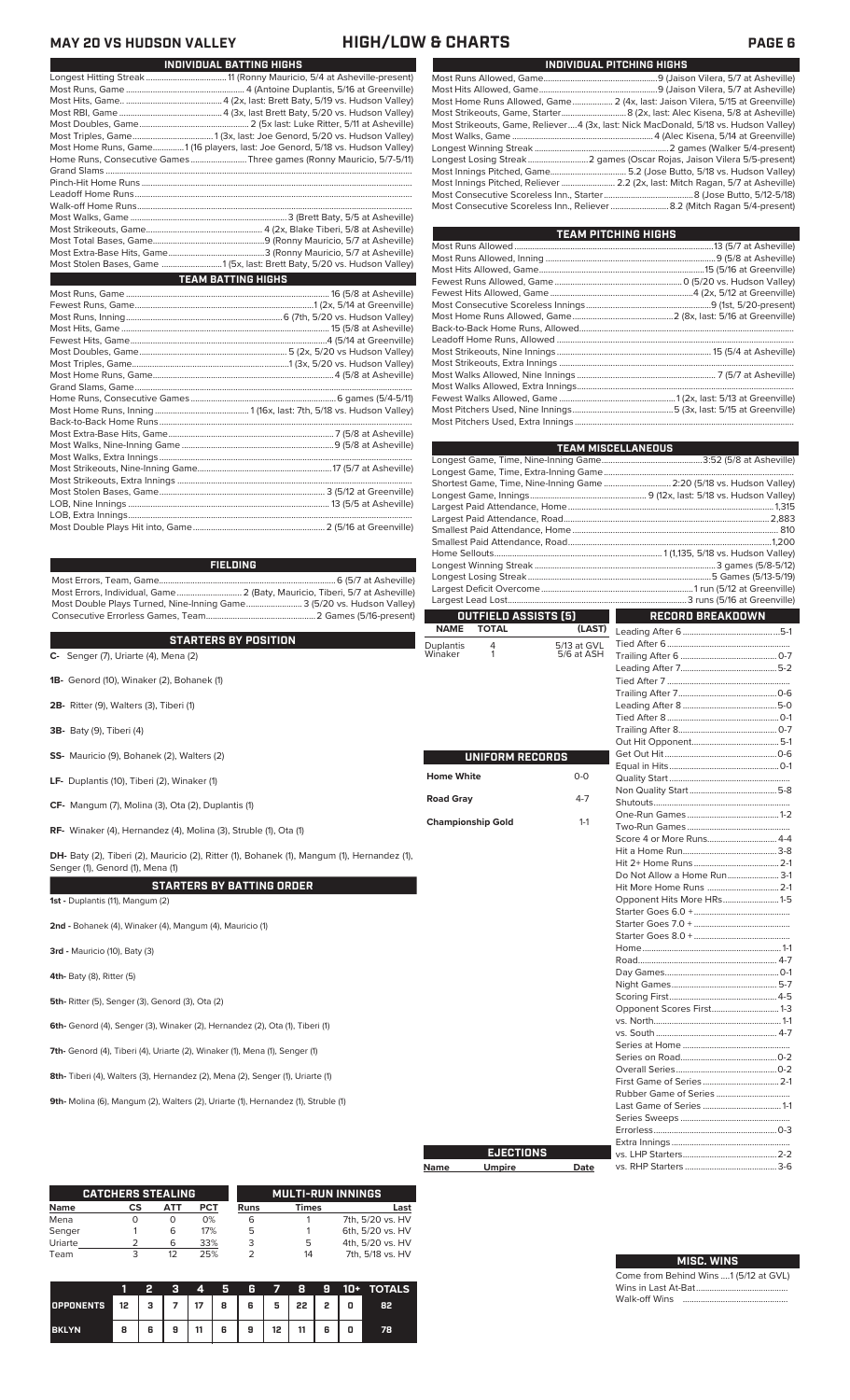## **MAY 20 VS HUDSON VALLEY GAME BY GAME RESULTS PAGE 7**

|              |                |                                      |                        |                  |                    |                   |                  | <b>GAME-BY-GAME RESULTS</b>                |                                        |                 |              |                   |
|--------------|----------------|--------------------------------------|------------------------|------------------|--------------------|-------------------|------------------|--------------------------------------------|----------------------------------------|-----------------|--------------|-------------------|
| <b>DATE</b>  | GM#            | <b>OPPONENT</b>                      | W-L/TIME SCORE         |                  | RECORD             | POSITION          | GA/GB            | <b>WINNING PITCHER</b>                     | <b>LOSING PITCHER</b>                  | <b>SAVE</b>     | <b>TIME</b>  | <b>ATTENDANCE</b> |
| 5/4          | $\mathbf{1}$   | at Asheville                         | W                      | $8 - 2$          | $1-0$              | T <sub>1st</sub>  | $+1$             | Josh Walker (1-0)                          | Blair Henley (0-1)                     |                 | 3:16         | 1,200             |
| 5/5          | $\overline{2}$ | at Asheville                         | L                      | $6-1$            | $1 - 1$            | T <sub>2</sub> nd | $-1$             | Chandler Casey (1-0)                       | Jose Butto (1-0)                       |                 | 3:26         | 1,200             |
| 5/6          | 3              | at Asheville                         | L                      | $11 - 4$         | $1 - 2$            | T3rd              | $-2$             | Matt Ruppenthal (1-0)                      | Oscar Rojas (0-1)                      |                 | 3:10         | 1,200             |
| 5/7          | 4              | at Asheville                         | L                      | $13 - 7$         | $1 - 3$            | T3rd              | $-3$             | R.J. Freure (1-0)                          | Jaison Vilera (0-1)                    |                 | 3:44         | 1,200             |
| 5/8          | 5              | at Asheville                         | W                      | $16-12$          | $2 - 3$            | T3rd              | $-3$             | Alec Kisena (1-0)                          | Juan Pablo Lopez (1-0)                 |                 | 3:52         | 1,200             |
| 5/9          | 6              | at Asheville                         |                        |                  |                    |                   |                  | Cancelled due to non-COVID-related illness |                                        |                 |              |                   |
| 5/10         |                | OFF DAY                              |                        |                  |                    |                   |                  |                                            |                                        |                 |              |                   |
| 5/11         | 7              | at Greenville                        | W                      | $6-1$            | $3-3$              | 2nd               | $-2.5$           | Josh Walker (2-0)                          | Jay Groome (0-2)                       |                 | 3:00         | 1,995             |
| 5/12         | 8              | at Greenville                        | W                      | $3-2$            | $4 - 3$            | 2nd               | $-1.5$           | Brian Metoyer (1-0)                        | Yusniel Padron-Artilles (0-2)          | Mitch Ragan (1) | 3:14         | 1,819             |
| 5/13<br>5/14 | 9<br>10        | at Greenville<br>at Greenville       | L<br>L                 | $8 - 2$<br>$5-1$ | $4 - 4$<br>$4 - 5$ | 2nd<br>4th        | $-2.5$<br>$-2.5$ | Chris Murphy (1-1)<br>Brayan Bello (2-0)   | Oscar Rojas (0-2)<br>Alec Kisena (1-1) |                 | 3:21<br>2:54 | 2,485<br>2,732    |
| 5/15         | 11             | at Greenville                        | L                      | $8-4$            | $4-6$              | 4th               | $-3.5$           | Yorvin Pantoja (1-0)                       | Brian Metoyer (1-1)                    |                 | 2:52         | 2,883             |
| 5/16         | 12             | at Greenville                        | L                      | $10-9$           | $4 - 7$            | 4th               | $-3.5$           | Jake Wallace (1-0)                         | Eric Orze (0-1)                        |                 | 3:09         | 2,818             |
| 5/17         |                | OFF DAY                              |                        |                  |                    |                   |                  |                                            |                                        |                 |              |                   |
| $5/18$       | 13             | <b>Hudson Valley</b>                 | L.                     | $4-3$            | 4-8                | 5th               | $-4.5$           | Zach Greene (1-1)                          | <b>Andrew Edwards (0-1)</b>            |                 | 2:29         | 1,315             |
| 5/19         | 14             | <b>Hudson Valley</b>                 | W                      | 14-0             | $5-8$              | 5th               | $-3.5$           | Allan Winans (1-0)                         | Jhony Brito (0-1)                      |                 | 3:01         | 810               |
| 5/20         | 15             | <b>Hudson Valley</b>                 | 6:30 p.m.              |                  |                    |                   |                  |                                            |                                        |                 |              |                   |
| 5/21         | 16             | <b>Hudson Valley</b>                 | 7:00 p.m.              |                  |                    |                   |                  |                                            |                                        |                 |              |                   |
| 5/22         | 17             | <b>Hudson Valley</b>                 | 4:00 p.m.              |                  |                    |                   |                  |                                            |                                        |                 |              |                   |
| 5/23         | 18             | <b>Hudson Valley</b>                 | 1:00 p.m.              |                  |                    |                   |                  |                                            |                                        |                 |              |                   |
| 5/24         |                | OFF DAY                              |                        |                  |                    |                   |                  |                                            |                                        |                 |              |                   |
| 5/25         | 19             | Aberdeen                             | 6:30 p.m.              |                  |                    |                   |                  |                                            |                                        |                 |              |                   |
| 5/26         | 20             | Aberdeen                             | 6:30 p.m.              |                  |                    |                   |                  |                                            |                                        |                 |              |                   |
| 5/27         | 21             | Aberdeen                             | 6:30 p.m.              |                  |                    |                   |                  |                                            |                                        |                 |              |                   |
| 5/28         | 22             | Aberdeen                             | 7:00 p.m.              |                  |                    |                   |                  |                                            |                                        |                 |              |                   |
| 5/29         | 23             | Aberdeen                             | 4:00 p.m.              |                  |                    |                   |                  |                                            |                                        |                 |              |                   |
| 5/30<br>5/31 | 24             | Aberdeen<br>OFF DAY                  | 1:00 p.m.              |                  |                    |                   |                  |                                            |                                        |                 |              |                   |
|              |                |                                      |                        |                  |                    |                   |                  | MAY [5-8]                                  |                                        |                 |              |                   |
| 6/1          | 25             | at Jersey Shore                      | 7:05 p.m.              |                  |                    |                   |                  |                                            |                                        |                 |              |                   |
| 6/2          | 26             | at Jersey Shore                      | 7:05 p.m.              |                  |                    |                   |                  |                                            |                                        |                 |              |                   |
| 6/3          | 27             | at Jersey Shore                      | 7:05 p.m.              |                  |                    |                   |                  |                                            |                                        |                 |              |                   |
| 6/4          | 28             | at Jersey Shore                      | 7:05 p.m.              |                  |                    |                   |                  |                                            |                                        |                 |              |                   |
| 6/5          | 29             | at Jersey Shore                      | 7:05 p.m.              |                  |                    |                   |                  |                                            |                                        |                 |              |                   |
| 6/6          | 30             | at Jersey Shore                      | 1:05 p.m.              |                  |                    |                   |                  |                                            |                                        |                 |              |                   |
| 6/7          |                | OFF DAY                              |                        |                  |                    |                   |                  |                                            |                                        |                 |              |                   |
| 6/8          | 31             | <b>Hudson Valley</b>                 | 6:30 p.m.              |                  |                    |                   |                  |                                            |                                        |                 |              |                   |
| 6/9          | 32             | <b>Hudson Valley</b>                 | 6:30 p.m.              |                  |                    |                   |                  |                                            |                                        |                 |              |                   |
| 6/10         | 33             | <b>Hudson Valley</b>                 | 6:30 p.m.              |                  |                    |                   |                  |                                            |                                        |                 |              |                   |
| 6/11         | 34             | <b>Hudson Valley</b>                 | 7:00 p.m.              |                  |                    |                   |                  |                                            |                                        |                 |              |                   |
| 6/12         | 35             | <b>Hudson Valley</b>                 | 4:00 p.m.              |                  |                    |                   |                  |                                            |                                        |                 |              |                   |
| 6/13         | 36             | <b>Hudson Valley</b>                 | 1:00 p.m.              |                  |                    |                   |                  |                                            |                                        |                 |              |                   |
| 6/14         |                | OFF DAY                              |                        |                  |                    |                   |                  |                                            |                                        |                 |              |                   |
| 6/15         | 37             | at Wilmington                        | 7:05 p.m.              |                  |                    |                   |                  |                                            |                                        |                 |              |                   |
| 6/16<br>6/17 | 38<br>39       | at Wilmington<br>at Wilmington       | 7:05 p.m.<br>7:05 p.m. |                  |                    |                   |                  |                                            |                                        |                 |              |                   |
| 6/18         | 40             | at Wilmington                        | 7:05 p.m.              |                  |                    |                   |                  |                                            |                                        |                 |              |                   |
| 6/19         | 41             | at Wilmington                        | 6:05 p.m.              |                  |                    |                   |                  |                                            |                                        |                 |              |                   |
| 6/20         | 42             | at Wilmington                        | 1:05 p.m.              |                  |                    |                   |                  |                                            |                                        |                 |              |                   |
| 6/21         |                | OFF DAY                              |                        |                  |                    |                   |                  |                                            |                                        |                 |              |                   |
| 6/22         | 43             | <b>Jersey Shore</b>                  | 6:30 p.m.              |                  |                    |                   |                  |                                            |                                        |                 |              |                   |
| 6/23         | 44             | <b>Jersey Shore</b>                  | 6:30 p.m.              |                  |                    |                   |                  |                                            |                                        |                 |              |                   |
| 6/24         | 45             | <b>Jersey Shore</b>                  | 6:30 p.m.              |                  |                    |                   |                  |                                            |                                        |                 |              |                   |
| 6/25         | 46             | <b>Jersey Shore</b>                  | 7:00 p.m.              |                  |                    |                   |                  |                                            |                                        |                 |              |                   |
| 6/26         | 47             | <b>Jersey Shore</b>                  | 6:00 p.m.              |                  |                    |                   |                  |                                            |                                        |                 |              |                   |
| 6/27         | 48             | <b>Jersey Shore</b>                  | 4:00 p.m.              |                  |                    |                   |                  |                                            |                                        |                 |              |                   |
| 6/28         |                | OFF DAY                              |                        |                  |                    |                   |                  |                                            |                                        |                 |              |                   |
| 6/29         | 49             | at Aberdeen                          | 7:05 p.m.              |                  |                    |                   |                  |                                            |                                        |                 |              |                   |
| 6/30         | 50             | at Aberdeen                          | 7:05 p.m.              |                  |                    |                   |                  |                                            |                                        |                 |              |                   |
|              |                |                                      |                        |                  |                    |                   |                  | <b>JUNE (0-0)</b>                          |                                        |                 |              |                   |
| 7/1          | 51             | at Aberdeen                          | 7:05 p.m.              |                  |                    |                   |                  |                                            |                                        |                 |              |                   |
| 7/2          | 52             | at Aberdeen                          | 7:05 p.m.              |                  |                    |                   |                  |                                            |                                        |                 |              |                   |
| 7/3          | 53             | at Aberdeen                          | 6:05 pm.               |                  |                    |                   |                  |                                            |                                        |                 |              |                   |
| 7/4          | 54             | at Aberdeen                          | 2:05 p.m.              |                  |                    |                   |                  |                                            |                                        |                 |              |                   |
| 7/5          |                | OFF DAY                              |                        |                  |                    |                   |                  |                                            |                                        |                 |              |                   |
| 7/6          | 55             | at Hudson Valley                     | 7:05 p.m.              |                  |                    |                   |                  |                                            |                                        |                 |              |                   |
| 7/7          | 56             | at Hudson Valley                     | 7:05 p.m.              |                  |                    |                   |                  |                                            |                                        |                 |              |                   |
| 7/8<br>7/9   | 57<br>58       | at Hudson Valley<br>at Hudson Valley | 7:05 p.m.<br>7:05 p.m. |                  |                    |                   |                  |                                            |                                        |                 |              |                   |
| 7/10         | 59             | at Hudson Valley                     | 6:05 p.m.              |                  |                    |                   |                  |                                            |                                        |                 |              |                   |
|              |                |                                      |                        |                  |                    |                   |                  |                                            |                                        |                 |              |                   |

7/11 60 at Hudson Valley 4:35 p.m.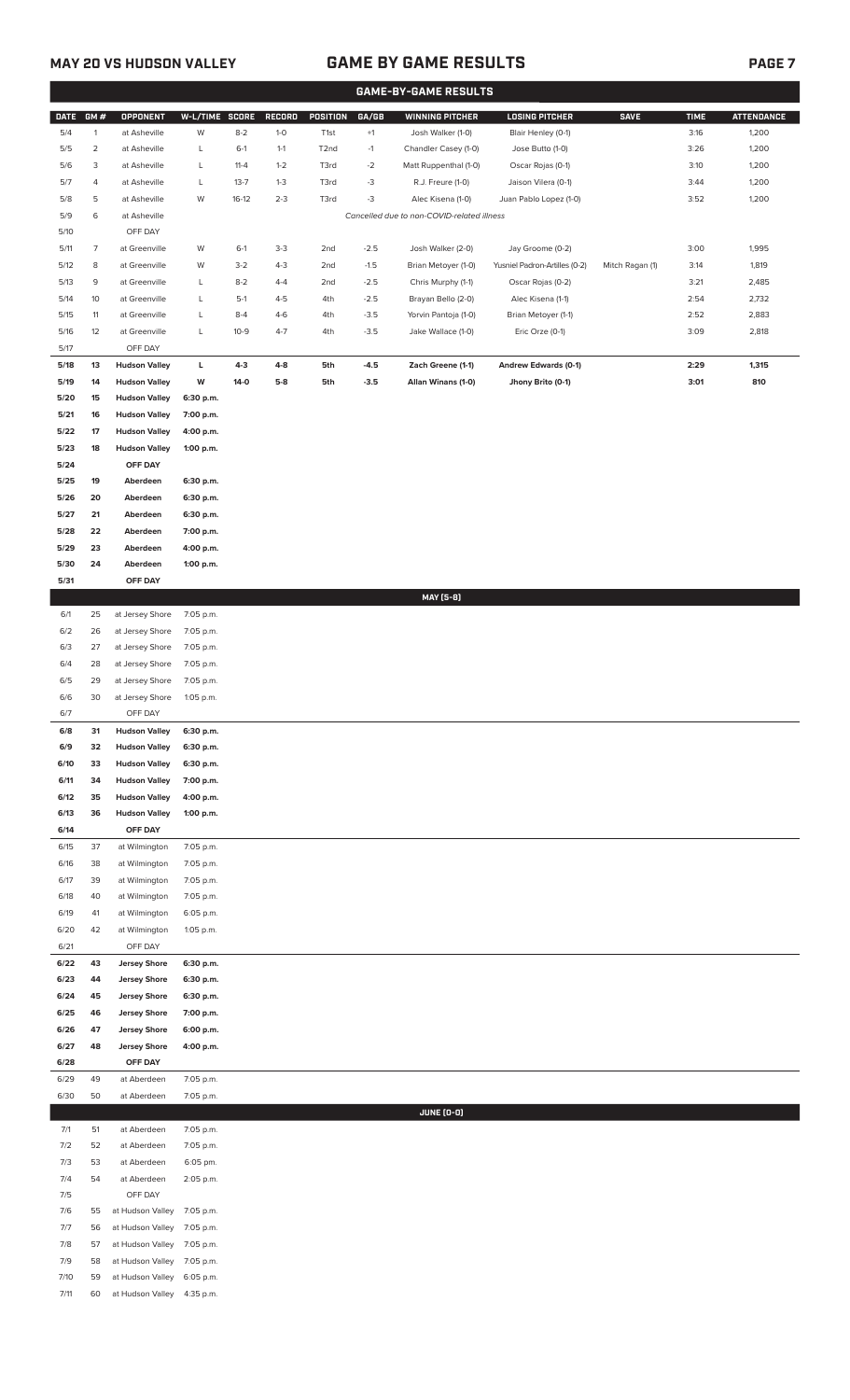## **MAY 20 VS HUDSON VALLEY GAME-BY-GAME PAGE 8**

| <b>DATE</b> | GM# | OPPONENT                   |           | W-L/TIME SCORE RECORD<br>POSITION<br>GA/GB | <b>WINNING PITCHER</b> | <b>LOSING PITCHER</b> | <b>SAVE</b> | <b>TIME</b> | <b>ATTENDANCE</b> |
|-------------|-----|----------------------------|-----------|--------------------------------------------|------------------------|-----------------------|-------------|-------------|-------------------|
| 7/12        |     | OFF DAY                    |           |                                            |                        |                       |             |             |                   |
| 7/13        | 61  | <b>Jersey Shore</b>        | 6:30 p.m. |                                            |                        |                       |             |             |                   |
| 7/14        | 62  | <b>Jersey Shore</b>        | 6:30 p.m. |                                            |                        |                       |             |             |                   |
| 7/15        | 63  | <b>Jersey Shore</b>        | 6:30 p.m. |                                            |                        |                       |             |             |                   |
| 7/16        | 64  | <b>Jersey Shore</b>        | 7:00 p.m. |                                            |                        |                       |             |             |                   |
| 7/17        | 65  | <b>Jersey Shore</b>        | 6:00 p.m. |                                            |                        |                       |             |             |                   |
|             |     |                            |           |                                            |                        |                       |             |             |                   |
| 7/18        | 66  | <b>Jersey Shore</b>        | 4:00 p.m. |                                            |                        |                       |             |             |                   |
| 7/19        |     | OFF DAY                    |           |                                            |                        |                       |             |             |                   |
| 7/20        | 67  | Wilmington                 | 6:30 p.m. |                                            |                        |                       |             |             |                   |
| 7/21        | 68  | Wilmington                 | 6:30 p.m. |                                            |                        |                       |             |             |                   |
| 7/22        | 69  | Wilmington                 | 6:30 p.m. |                                            |                        |                       |             |             |                   |
| 7/23        | 70  | Wilmington                 | 7:00 p.m. |                                            |                        |                       |             |             |                   |
| 7/24        | 71  | Wilmington                 | 6:00 p.m. |                                            |                        |                       |             |             |                   |
| 7/25        | 72  | Wilmington                 | 4:00 p.m. |                                            |                        |                       |             |             |                   |
| 7/26        |     | OFF DAY                    |           |                                            |                        |                       |             |             |                   |
| 7/27        | 73  | at Jersey Shore            | 7:05 p.m. |                                            |                        |                       |             |             |                   |
| 7/28        | 74  | at Jersey Shore            | 7:05 p.m. |                                            |                        |                       |             |             |                   |
| 7/29        | 75  | at Jersey Shore            | 7:05 p.m. |                                            |                        |                       |             |             |                   |
| 7/30        | 76  | at Jersey Shore            | 7:05 p.m. |                                            |                        |                       |             |             |                   |
|             |     |                            |           |                                            |                        |                       |             |             |                   |
| 7/31        | 77  | at Jersey Shore            | 7:05 p.m. |                                            | JULY (0-0)             |                       |             |             |                   |
| 8/1         | 78  |                            | 1:05 p.m. |                                            |                        |                       |             |             |                   |
|             |     | at Jersey Shore            |           |                                            |                        |                       |             |             |                   |
| 8/2         |     | OFF DAY                    |           |                                            |                        |                       |             |             |                   |
| 8/3         | 79  | <b>Hudson Valley</b>       | 6:30 p.m. |                                            |                        |                       |             |             |                   |
| 8/4         | 80  | <b>Hudson Valley</b>       | 6:30 p.m. |                                            |                        |                       |             |             |                   |
| 8/5         | 81  | <b>Hudson Valley</b>       | 6:30 p.m. |                                            |                        |                       |             |             |                   |
| 8/6         | 82  | <b>Hudson Valley</b>       | 7:00 p.m. |                                            |                        |                       |             |             |                   |
| 8/7         | 83  | <b>Hudson Valley</b>       | 6:00 p.m. |                                            |                        |                       |             |             |                   |
| 8/8         | 84  | <b>Hudson Valley</b>       | 4:00 p.m. |                                            |                        |                       |             |             |                   |
| 8/9         |     | OFF DAY                    |           |                                            |                        |                       |             |             |                   |
| 8/10        | 85  | at Wilmington              | 7:05 p.m. |                                            |                        |                       |             |             |                   |
| 8/11        | 86  | at Wilmington              | 7:05 p.m. |                                            |                        |                       |             |             |                   |
| 8/12        | 87  | at Wilmington              | 7:05 p.m. |                                            |                        |                       |             |             |                   |
| 8/13        | 88  | at Wilmington              | 7:05 p.m. |                                            |                        |                       |             |             |                   |
| 8/14        | 89  | at Wilmington              | 6:05 p.m. |                                            |                        |                       |             |             |                   |
| 8/15        | 90  | at Wilmington              | 1:05 p.m. |                                            |                        |                       |             |             |                   |
| 8/16        |     | OFF DAY                    |           |                                            |                        |                       |             |             |                   |
| 8/17        | 91  | at Hudson Valley 7:05 p.m. |           |                                            |                        |                       |             |             |                   |
| 8/18        | 92  | at Hudson Valley           | 7:05 p.m. |                                            |                        |                       |             |             |                   |
| 8/19        | 93  | at Hudson Valley           | 7:05 p.m. |                                            |                        |                       |             |             |                   |
| 8/20        | 94  | at Hudson Valley           | 7:05 p.m. |                                            |                        |                       |             |             |                   |
| 8/21        | 95  | at Hudson Valley           | 6:05 p.m. |                                            |                        |                       |             |             |                   |
| 8/22        |     |                            |           |                                            |                        |                       |             |             |                   |
|             | 96  | at Hudson Valley           | 4:35 p.m. |                                            |                        |                       |             |             |                   |
| 8/23        |     | OFF DAY                    |           |                                            |                        |                       |             |             |                   |
| 8/24        | 97  | Aberdeen                   | 6:30 p.m. |                                            |                        |                       |             |             |                   |
| 8/25        | 98  | Aberdeen                   | 6:30 p.m. |                                            |                        |                       |             |             |                   |
| 8/26        | 99  | Aberdeen                   | 6:30 p.m. |                                            |                        |                       |             |             |                   |
| 8/27        | 100 | Aberdeen                   | 7:00 p.m. |                                            |                        |                       |             |             |                   |
| 8/28        | 101 | Aberdeen                   | 6:00 p.m. |                                            |                        |                       |             |             |                   |
| 8/29        | 102 | Aberdeen                   | 4:00 p.m. |                                            |                        |                       |             |             |                   |
| 8/30        |     | OFF DAY                    |           |                                            |                        |                       |             |             |                   |
| 8/31        | 103 | Wilmington                 | 6:30 p.m. |                                            |                        |                       |             |             |                   |
|             |     |                            |           |                                            | AUGUST (0-0)           |                       |             |             |                   |
| 9/1         | 104 | Wilmington                 | 6:30 p.m. |                                            |                        |                       |             |             |                   |
| 9/2         | 105 | Wilmington                 | 6:30 p.m. |                                            |                        |                       |             |             |                   |
| 9/3         | 106 | Wilmington                 | 7:00 p.m. |                                            |                        |                       |             |             |                   |
| 9/4         | 107 | Wilmington                 | 6:00 p.m. |                                            |                        |                       |             |             |                   |
| 9/5         | 108 | Wilmington                 | 4:00 p.m. |                                            |                        |                       |             |             |                   |
| 9/6         |     | OFF DAY                    |           |                                            |                        |                       |             |             |                   |
| 9/7         | 109 | at Hudson Valley           | 7:05 p.m. |                                            |                        |                       |             |             |                   |
| 9/8         | 110 | at Hudson Valley           | 7:05 p.m. |                                            |                        |                       |             |             |                   |
| 9/9         | 111 | at Hudson Valley           | 7:05 p.m. |                                            |                        |                       |             |             |                   |
| 9/10        | 112 | at Hudson Valley           | 7:05 p.m. |                                            |                        |                       |             |             |                   |
| 9/11        | 113 | at Hudson Valley           | 6:05 p.m. |                                            |                        |                       |             |             |                   |
| 9/12        | 114 | at Hudson Valley           | 4:35 p.m. |                                            |                        |                       |             |             |                   |
| 9/13        |     | OFF DAY                    |           |                                            |                        |                       |             |             |                   |
| 9/14        | 115 | <b>Jersey Shore</b>        | 6:30 p.m. |                                            |                        |                       |             |             |                   |
| 9/15        | 116 | <b>Jersey Shore</b>        | 6:30 p.m. |                                            |                        |                       |             |             |                   |
| 9/16        | 117 | <b>Jersey Shore</b>        | 6:30 p.m. |                                            |                        |                       |             |             |                   |
| 9/17        | 118 | <b>Jersey Shore</b>        | 7:00 p.m. |                                            |                        |                       |             |             |                   |
| 9/18        | 119 | <b>Jersey Shore</b>        | 4:00 p.m. |                                            |                        |                       |             |             |                   |
| 9/19        | 120 | <b>Jersey Shore</b>        | 1:00 p.m. |                                            |                        |                       |             |             |                   |
|             |     |                            |           |                                            |                        |                       |             |             |                   |